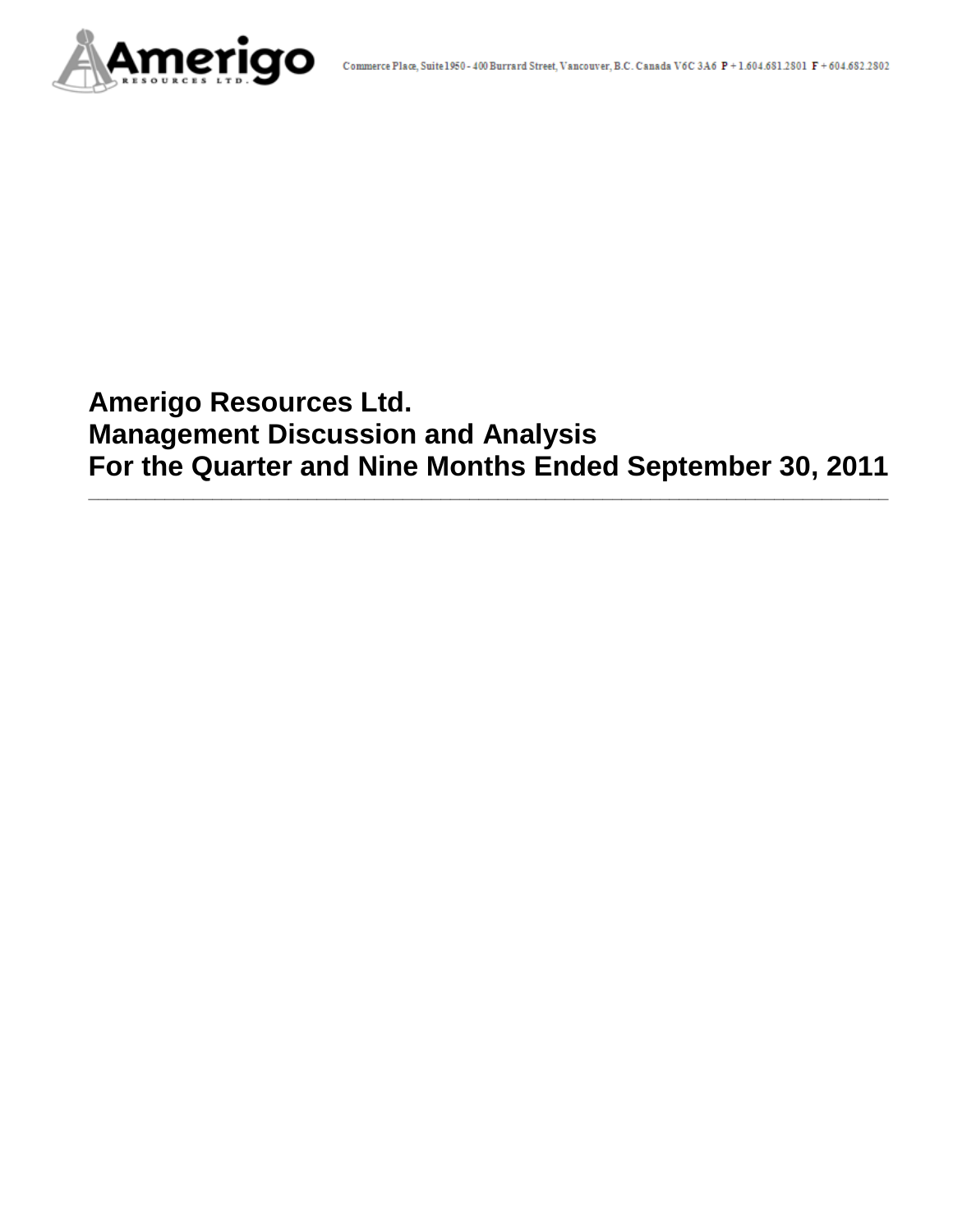# *T A B L E of C O N T E NT S*

This Management Discussion & Analysis ("MD&A") is comprised of the following:

- 1. **Company Profile**  An executive summary of Amerigo's business and its long-term contractual relationship with Codelco-El Teniente…(PAGE 3)
- 2. **Introduction**  Information on accounting principles, reporting currency and other background factors to facilitate the understanding of this MD&A and related consolidated financial statements... (PAGE 3)
- 3. **Highlights and Significant Events** A summary of the key operating and financial metrics of the Company during the quarter ended September 30, 2011 ("Q3-2011") and as at September 30, 2011…(PAGE 4)
- 4. **Operating Results** An analysis of the Company's production, sales, cash cost and total cost for Q3-2011 and the comparative quarter ended September 30, 2010 ("Q3-2010")… (PAGE 6)
- 5. **Financial Results** An analysis of the Company's financial performance during Q3-2011 compared to the Company's performance in Q3-2010 and during the nine months ended September 30, 2011 compared to the nine months ended September 30, 2010 …(PAGE 9)
- 6. **Comparative Periods** A summary of financial data for the Company's most recent eight reporting quarters…(PAGE 11)
- 7. **Liquidity and Capital Resources** Review of the Company's cash flow during Q3-2011 and analysis of the Company's liquidity and financial position as at September 30, 2011…(PAGE 12)
- 8. **Outlook** Update of the Company's activities and management's production and operations forecasts for the year ending December 31, 2011 ("fiscal 2011")…(PAGE 14)
- **9. Other** –Disclosure of related party transactions and other MD&A requirements...(PAGE 15)
- **10. International Financial Reporting Standards comparative data**…(PAGE 16)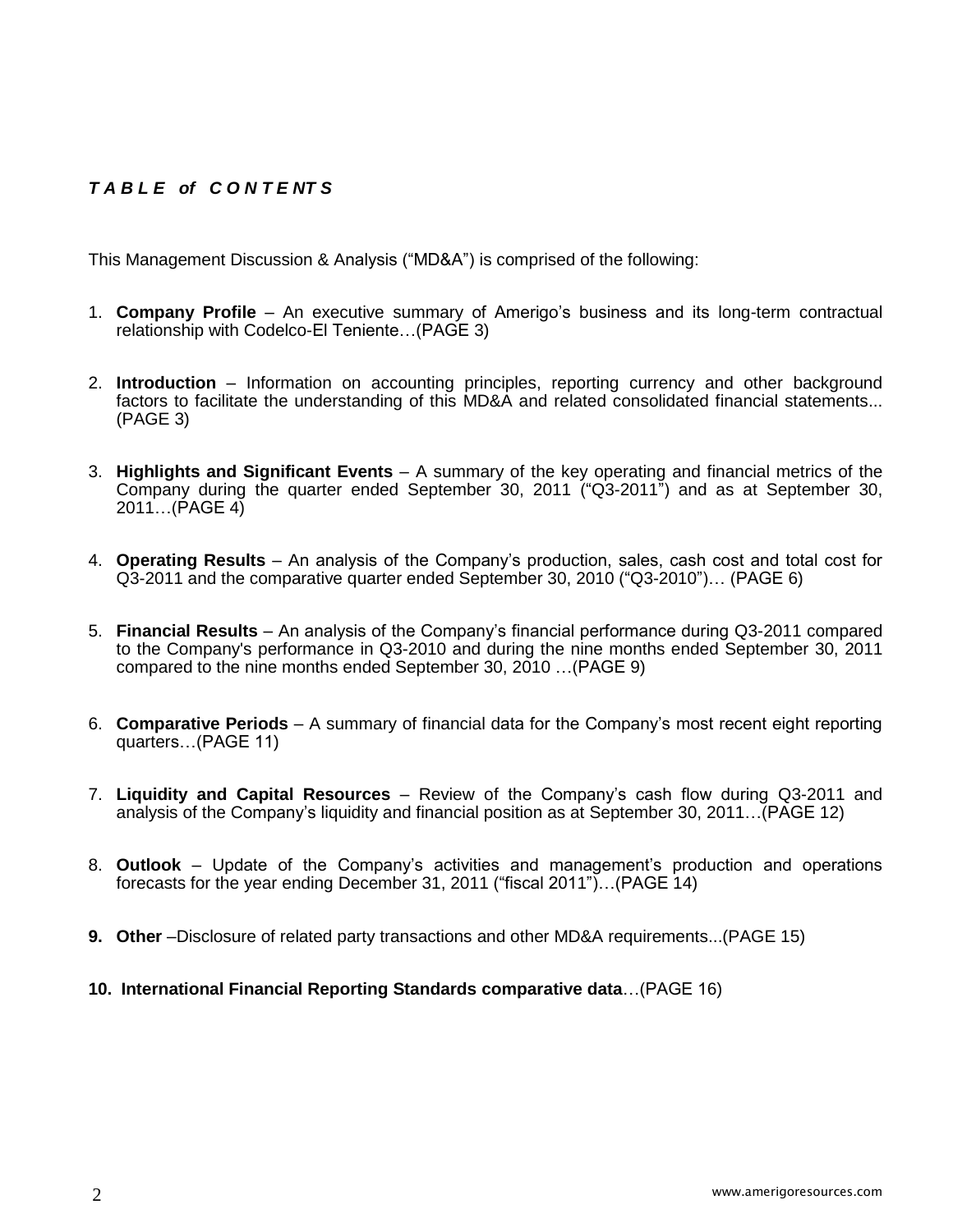## *ALL AMOUNTS ARE REPORTED IN U.S. DOLLARS, EXCEPT WHERE INDICATED OTHERWISE*

# *C O M P A N Y P R O F I L E*

Amerigo Resources Ltd. ("Amerigo") owns a 100% interest in Minera Valle Central S.A. ("MVC"), a Chilean copper and molybdenum producer that has a long-term contractual relationship with the National Copper Corporation of Chile ("Codelco") to treat fresh and old tailings from Codelco's El Teniente mine, the largest underground copper mine in the world. Chile is the world's largest copper mining country, and Codelco is the world's largest copper producer. It is estimated that Codelco owns approximately 20% of all known copper reserves on earth. Codelco produced 1.689 million tonnes of copper and generated a pre-tax profit of \$5.799 billion in 2010. El Teniente commenced operations in 1904 and has a remaining mine life that is estimated will run for decades. Since MVC was built in 1992, Codelco has almost doubled production from El Teniente, and Codelco's mine plans contemplate continued expansion of operations at El Teniente for the foreseeable future. MVC is in the process of commissioning a pilot plant for the production of copper concentrates from highly oxidized tailings.

The fresh tailings come from El Teniente's current production, and the old tailings mainly from a tailings pond located near MVC's plant that originally contained more than 200 million tonnes of material. The copper grade of the old tailings is approximately 2-3 times that of the fresh tailings. Under normal conditions, quarterly production has increased as MVC continues to increase the processing volume of these old tailings. During the months of June and July 2011, production was adversely affected due to a strike by subcontractors of El Teniente. Normal operating conditions were resumed in July 2011 and the Company expects that it will continue to increase processing levels of old tailings to the maximum contractual rate. In addition, there are 2 other tailings ponds in the area, which MVC hopes to obtain the rights to in the future. These 3 tailings ponds combined contain a copper resource similar to that of Highland Valley Copper, the largest copper mine in Canada, when it first started operations.

Amerigo's shares are listed for trading on the Toronto Stock Exchange ("TSX"), the OTCQX Stock Exchange in the United States and the Lima Stock Exchange, in Peru ("BVL").

# *I N T R O D U C T I O N*

The following MD&A of the results of operations and financial position of Amerigo together with its subsidiaries (collectively, the "Company"), is prepared as of November 2, 2011, and should be read in conjunction with the Company's unaudited condensed consolidated interim financial statements and related notes for the quarter and nine months ended September 30, 2011 and the audited consolidated financial statements and related notes for the year ended December 31, 2010.

This MD&A's objective is to help the reader understand the factors affecting the Company's current and future financial performance.

The Company's financial statements are reported under International Financial Reporting Standards ("IFRS") as of January 1, 2011. The effects of the Company's conversion from Canadian Generally Accepted Accounting Principles ("Canadian GAAP") to IFRS have been identified in Note 19 of the Company's March 31, 2011 unaudited condensed consolidated interim financial statements, Note 18 of the Company's June 30, 2011 unaudited condensed consolidated interim financial statements, Note 19 of the Company's September 30, 2011 unaudited condensed consolidated interim financial statements and in this MD&A.

Reference is made in this MD&A to various measures such as cash flow per share from operating activities, cash-adjusted operating profit (operating profit before the effect of non-cash items such as depreciation, amortization and share-based compensation expense), and cash cost and total cost (both of which do not have a standardized meaning but are widely used in the mining industry as performance indicators).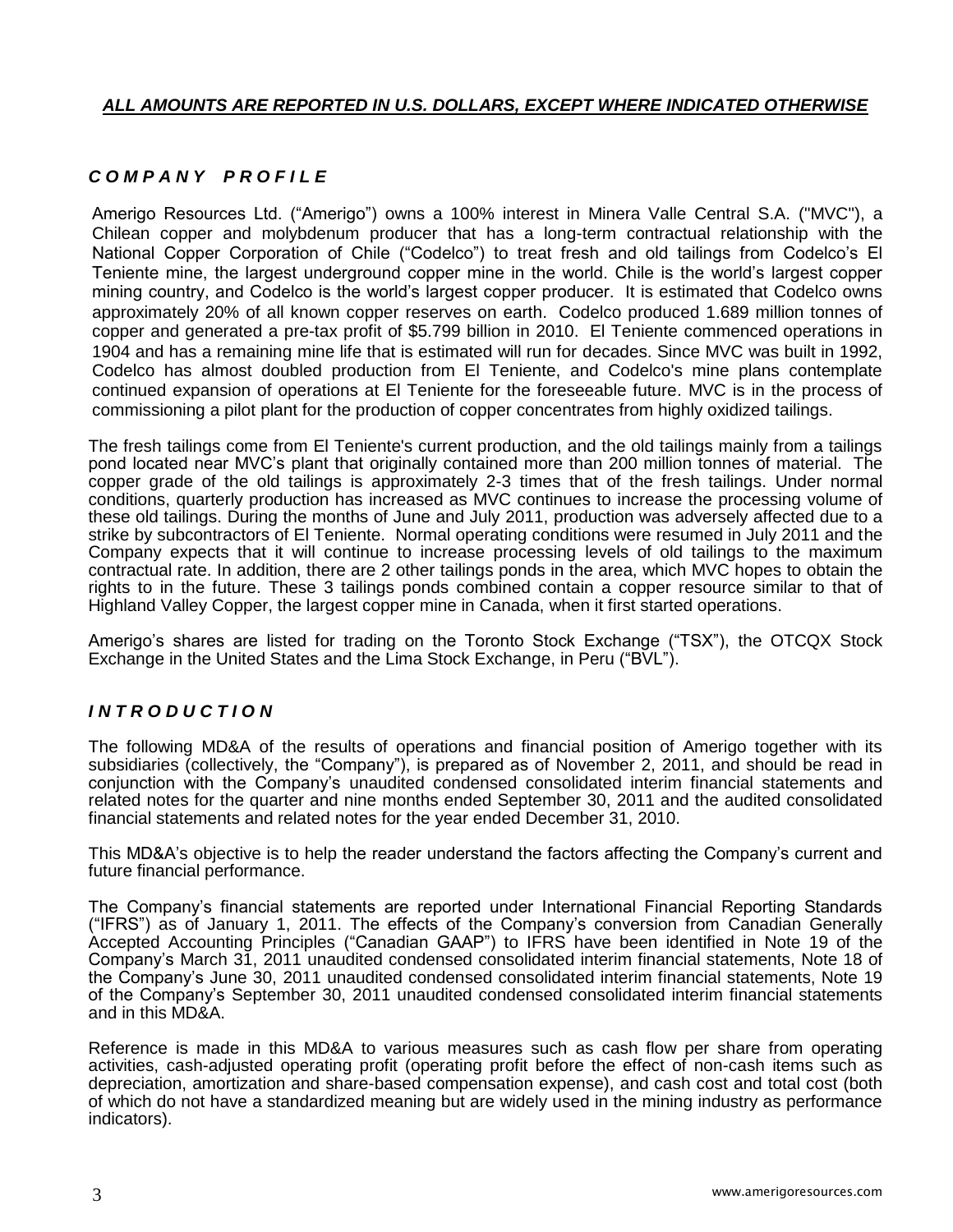The Company's reporting currency is the US Dollar.

Some of the statements in this MD&A are forward-looking statements that are subject to risk factors set out in the cautionary note contained herein.

## *H I G H L I G H T S and S I G N I F I C A N T E V E N T S*

Financial results in Q3-2011 were affected by a number of factors including the loss of approximately 700 tonnes of copper production in July due to the interruption of the flow of fresh tailings to MVC caused by a strike by workers of subcontractors of El Teniente, a provision for bad debt expense of \$1,534,141 in Minera Valle Central Generacion, S.A. ("MVC-Generacion") and a foreign exchange loss of \$1,181,474 mostly of an unrealized nature due to the sharp decline in the value of the Chilean Peso and the Canadian dollar against the U.S. dollar as of September 30, 2011. The Company:

- Posted quarterly revenue of \$41,958,747, compared to \$39,303,405 in Q3-2010.
- Generated quarterly operating cash flow before changes to non-working capital accounts of \$4,563,713, compared to \$9,880,677in Q3-2010.
- Held consolidated cash of \$34,260,808 and working capital of \$30,391,400 as of September 30, 2011.
- Generated quarterly gross profit of \$3,143,435, compared to \$5,586,591 in Q3-2010, and operating profit of \$695,353 compared to \$7,561,608 in Q3-2010.
- Posted a quarterly loss after tax of \$1,194,499, compared to a profit of \$5,900,832 in Q3-2010.
- Made quarterly principal repayments of \$2,023,795 on loans outstanding. Bank debt was \$6,469,421 as of September 30, 2011.

#### **Financial results**

- Quarterly gross profit was \$3,143,435 and loss after tax was \$1,194,499, compared to gross profit of \$5,586,591 and a profit after tax of \$5,900,832 in Q3-2010.
- Revenue was \$41,958,747 compared to \$39,303,405 in Q3-2010, due to stronger copper and molybdenum prices, offset by lower production. Cost of sales was \$38,815,312, compared to \$33,716,814 in Q3-2010, an increase driven by higher power and royalty costs. Royalty costs are based on production levels and monthly average copper prices.

#### **Production**

- The Company produced 11.01 million pounds of copper, 22% lower than the 13.39 million pounds produced in Q3-2010, due to the interruption of the flow of fresh tailings to MVC into July 2011, caused by the labour strike by workers of the subcontractors of El Teniente.
- Molybdenum production was 186,297 pounds, 20% lower than the 233,266 pounds produced in Q3- 2010, mainly as a result of lower grade in processed material and the labour strike affecting El Teniente.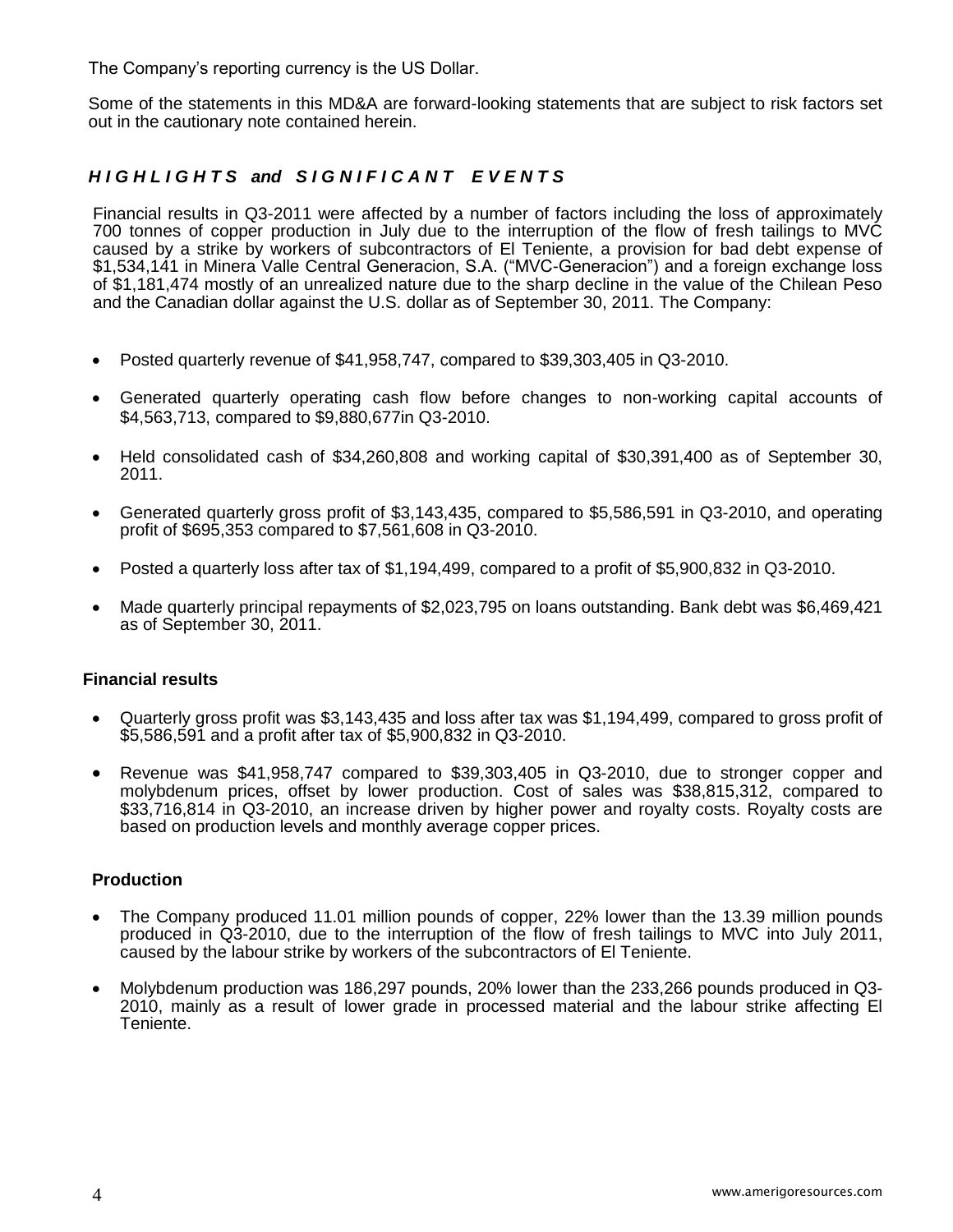## **Revenue**

 Revenue increased to \$41,958,747 compared to \$39,303,405 in Q3-2010 due to higher average copper and molybdenum prices and despite lower production as a result of the labour strike affecting El Teniente and lower grades. The Company's copper selling price before smelter, refinery and other charges was \$3.93/lb compared to \$2.92/lb in Q3-2010, and the Company's molybdenum selling price was \$15.87/lb compared to \$14.68/lb in Q3-2010. Copper sales volume decreased 19% and molybdenum sales volume decreased 36% compared to Q3-2010.

## **Costs**

- Cash cost (the aggregate of smelter, refinery and other charges, production costs net of molybdenum-related net benefits, administration and transportation costs) before El Teniente royalty increased to \$2.39/lb from \$1.71/lb in Q3-2010.
- Total cost (the aggregate of cash cost, El Teniente royalty and depreciation) was \$3.69/lb compared to \$2.59/lb in Q3-2010. The increase in total cost resulted from higher cash costs and higher El Teniente royalty charges resulting from stronger copper and molybdenum prices.
- Power costs were \$10,594,425 (\$0.1790/kwh) compared to \$10,670,960 (\$0.1590/kwh) in Q3-2010. Power costs where higher than anticipated due to repairs to one of the Company's generators, which resulted in net additional costs from operating the generators in the quarter as opposed to receiving a credit to power costs. Power costs were \$0.96/lb copper in Q3-2011, compared to \$0.80/lb in Q3-2010.
- The exchange rate of the Chilean peso was on average 6% higher in Q3-2011 compared to Q3- 2010, resulting in higher costs expressed in U.S. dollars.
- El Teniente royalties were \$2,083,836 higher in Q3-2011 compared to Q3-2010 due to stronger metal prices, the mix of the production in the quarter and the effect of foreign exchange rates.

## **Cash and Financing Activities**

 Cash balance was \$34,260,808 at September 30, 2011 compared to \$35,044,797 at December 31, 2010.

## **Investments**

- Payments for capital expenditures were \$4,503,714, compared to \$1,871,850 in Q3-2010. The main capital expenditures in the quarter included MVC's share of startup costs of a pilot plant for the production of copper concentrates from highly oxidized tailings, work for the construction of a third thickener, old tailings extraction expansion works, improvements to electrical installations and projects related to filtration and emission controls.
- The Company's investments in Candente Copper Corp. ("Candente Copper)", Candente Gold Corp. ("Candente Gold") and Los Andes Copper Ltd. ("Los Andes") had aggregate fair values of \$8,414,706 at September 30, 2011 (December 31, 2010: \$25,583,511), after the sale of 5,000,000 Candente Copper shares in Q1-2011 for proceeds of \$10,405,571.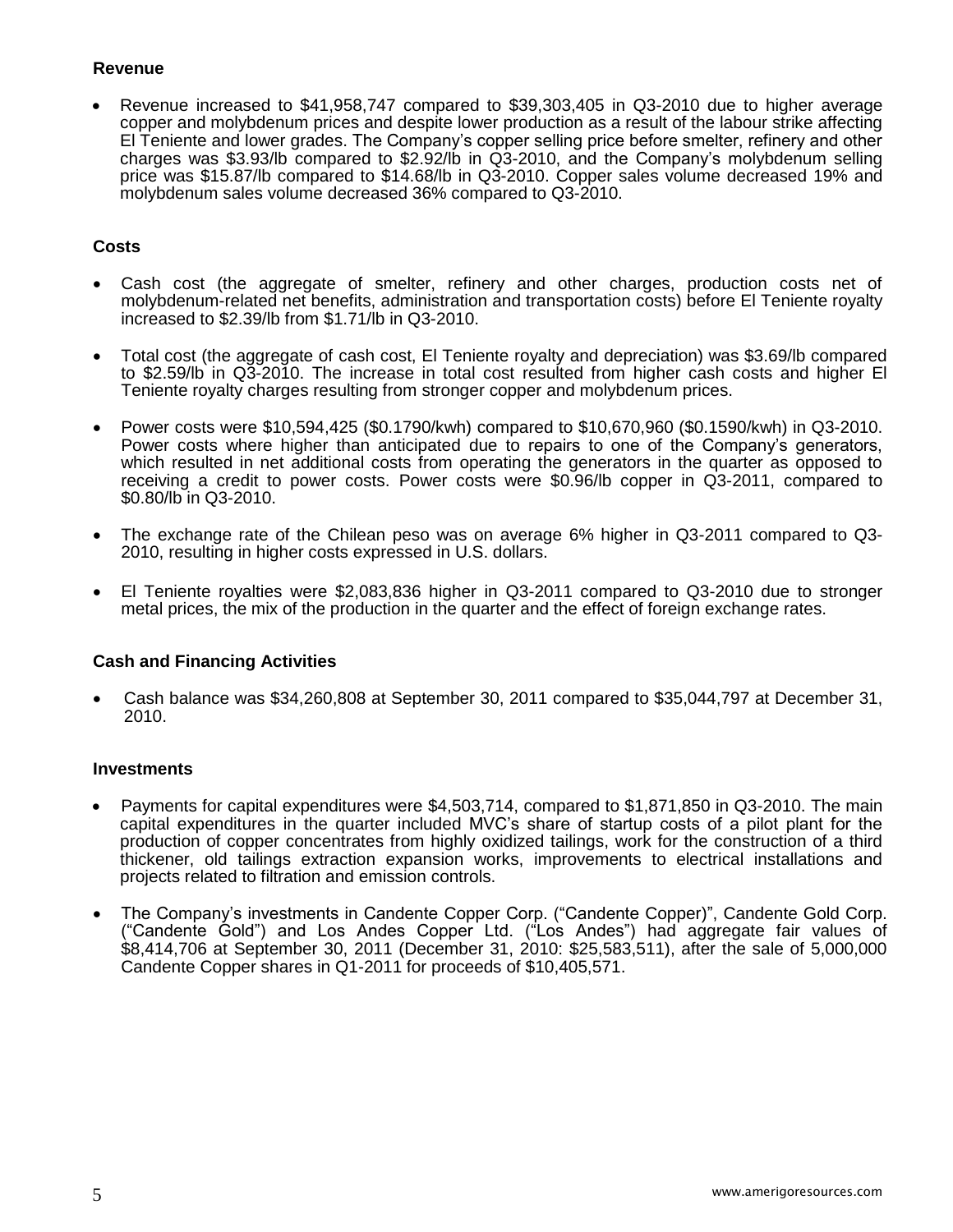#### **Outlook**

 Production in fiscal 2011 will fall short of the originally projected 50 million pounds of copper and approximately one million pounds of molybdenum as a result of the interruption of the flow of fresh tailings to MVC for an extended period during June and July of this year and lower than expected molybdenum recoveries in the second half of the year. Power grid costs in Q4-2011 are expected to be comparable to Q3-2011 levels.

#### **Dividend Declared**

 On November 2, 2011, the Company declared a semi-annual dividend of Cdn\$0.02 per share, payable on November 30, 2011 to shareholders of record as of November 15, 2011.

# *O P E R A T I N G R E S U L T S*

The Company produced 4,992 tonnes of copper in Q3-2011, 18% less than in Q3-2010. During June and most of July, MVC could not process fresh tailings due to the unavailability of the downstream tailings launder from the MVC plant to the Caren tailings impoundment. During this period, management made changes to the flow sheet which allowed MVC to continue to treat old tailings and which will have a beneficial effect on future production.

Molybdenum production was 186,297 lbs, 20% less than Q3-2010, mainly due to lower grades in processed material and the labour strike affecting El Teniente.

Copper prices decreased throughout Q3-2011. Average LME copper prices were \$4.36/lb in July \$4.10/lb in August and \$3.77/lb in September, compared to \$4.10/lb in June. This represents an average LME price for the quarter of \$4.08/lb, compared to \$4.15/lb in Q2-2011. The Company's Q3- 2011 copper sales were priced at an average price of \$3.93/lb. The Platt's published molybdenum dealer oxide prices were \$14.51/lb in July, \$14.48/lb in August and \$14.34/lb in September, compared to \$15.88/lb in June 2011.

Gross profit was \$3,143,435, compared to \$5,586,591 in Q3-2010, and gross profit excluding amortization (a non-cash item) was \$6,645,196, compared to \$8,707,100 in Q3-2010.

#### **Production**

|                              | Q3-2011 | Q3-2010 |
|------------------------------|---------|---------|
| Copper produced, tonnes      | 4.992   | 6.074   |
| Copper produced, million lbs | 11.01   | 13.39   |
| Molybdenum produced. Ibs     | 186.297 | 233.266 |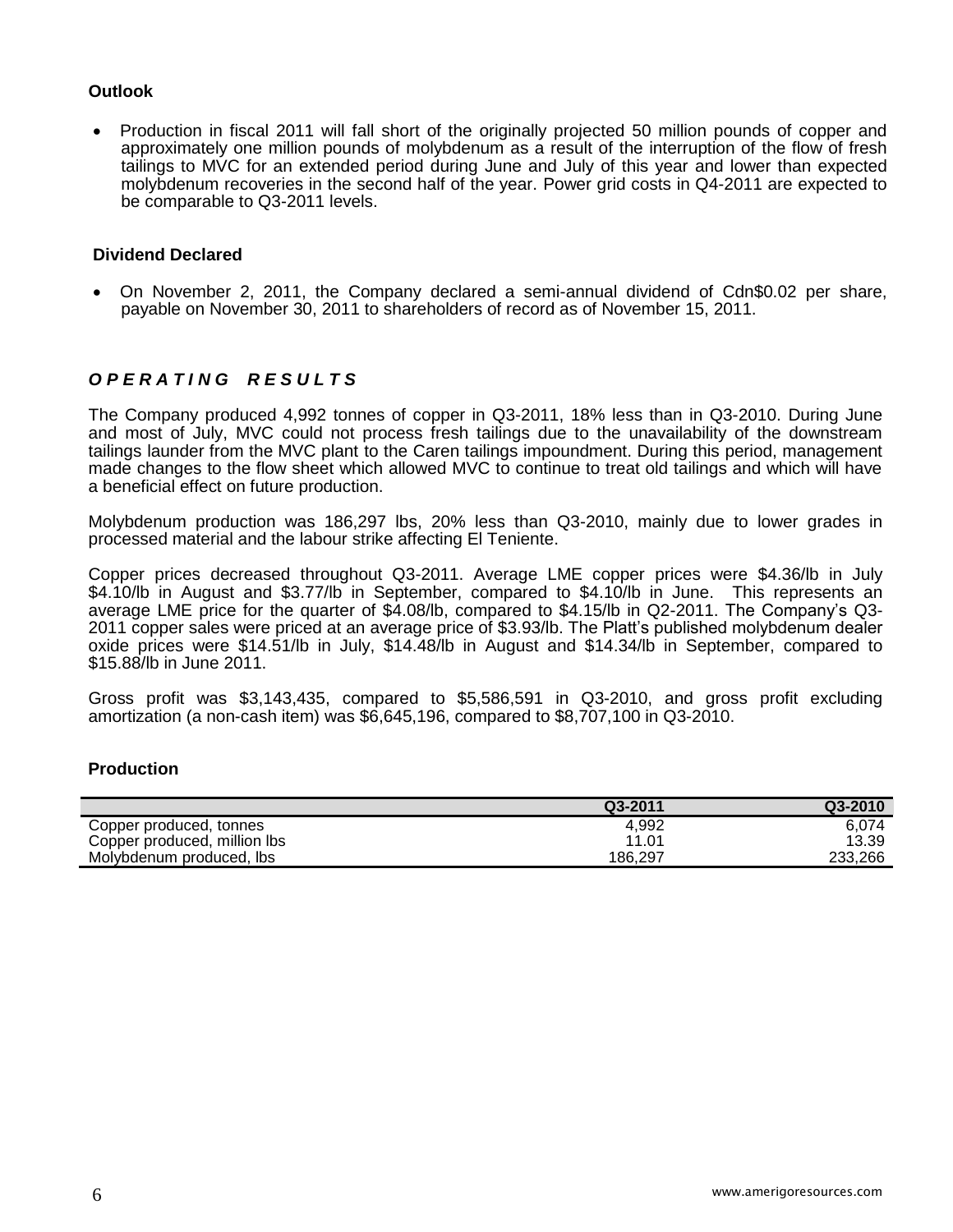|                                                          | Q3-2011           | Q3-2010          |
|----------------------------------------------------------|-------------------|------------------|
| Average LME copper price                                 | \$<br>4.08/lb     | \$<br>$3.29$ /lb |
| Average Platt's molybdenum dealer oxide price 1          | \$<br>14.45/lb    | 14.86/lb         |
| Copper sold, tonnes                                      | 4.897             | 6,071            |
| Copper sold, million lbs                                 | 10.80             | 13.38            |
| Molybdenum sold, lbs                                     | 148,940           | 231,837          |
| Revenue, copper delivered during period <sup>2</sup>     | \$38,960,489      | \$35,470,094     |
| Settlement adjustments to prior periods' sales           | 1,264,499         | 1,169,027        |
| Total copper net sales during period                     | 40,224,988        | 36,639,121       |
| Revenue, molybdenum delivered during period <sup>3</sup> | 1,938,042         | 2,790,215        |
| Settlement adjustments during period                     | (204,283)         | (125, 931)       |
| Total molybdenum net sales during period                 | 1,733,759         | 2,664,284        |
| Total revenue during period                              | \$<br>41,958,747  | 39,303,405       |
|                                                          |                   |                  |
| Company's recorded copper price 4                        | 3.93 <sub>1</sub> | $2.92$ /lb       |
| Company's recorded molybdenum price <sup>5</sup>         | 15.87/lb          | 14.68/lb         |

1 Basis price for the Company's molybdenum sales.  $\overline{2}$ 

After smelter, refinery and other charges, excluding settlement adjustments to prior periods' sales. 3

After roasting charges, excluding settlement adjustments to prior periods' sales.

<sup>4</sup> Copper recorded price for the quarter before smelter and refinery charges and settlement adjustments to prior periods' sales.

5 Molybdenum recorded price for the quarter before roasting charges and settlement adjustments to prior periods' sales.

Revenue in Q3-2011 was \$41,958,747 compared to \$39,303,405 in Q3-2010, including copper revenue of \$40,224,988 (Q3-2010: \$36,639,121) and molybdenum revenue of \$1,733,759 (Q3-2010: \$2,664,284). Copper and molybdenum revenues are net of smelter, refinery and roasting charges.

Copper revenue increased 8% from Q3-2010 due to stronger average copper prices in the quarter, despite a decrease of 19% in deliveries, due to lower production resulting from interrupted flow of fresh tailings to MVC for part of July.

In Q3-2011 the Company recorded positive copper pricing adjustments to prior quarter's sales of \$1,264,499 compared to positive adjustments of \$1,169,027 in Q3-2010.

Copper produced by the Company is sold under a sales agreement with Chile's Empresa Nacional de Minería ("Enami") that establishes a delivery schedule of monthly sales quotas. For the 2011 quotas, the pricing term set for the Company's copper sale price is the average market price for the following month ("M+1"). Accordingly, provided monthly quotas are met, all copper delivered by the Company to Enami in one month is sold at market prices prevailing in the following month.

Q3-2011 molybdenum revenue was \$1,733,759, compared to \$2,664,284 in Q3-2010. The Company recorded a 35% decrease in molybdenum deliveries due to lower grades in processed material and the labour strike affecting El Teniente.

Molybdenum produced by the Company is sold predominantly under a sales agreement with Chile's Molibdenos y Metales S.A. ("Molymet"), which in 2011 provides that the sale price is the average market price for the month of delivery ("M"). In Q3-2011, the Company also started selling molybdenum concentrates to a second client; these deliveries were also priced on an "M" basis.

#### **Cash Cost and Total Cost**

Cash cost and total cost are measures prepared on a basis consistent with the industry standard Brook Hunt definitions. Cash cost is the aggregate of copper and molybdenum production costs, smelter and refinery charges, administration and transportation costs, minus molybdenum by-product credits. Total cost is the aggregate of cash cost, El Teniente royalty, depreciation, amortization and asset retirement accretion cost.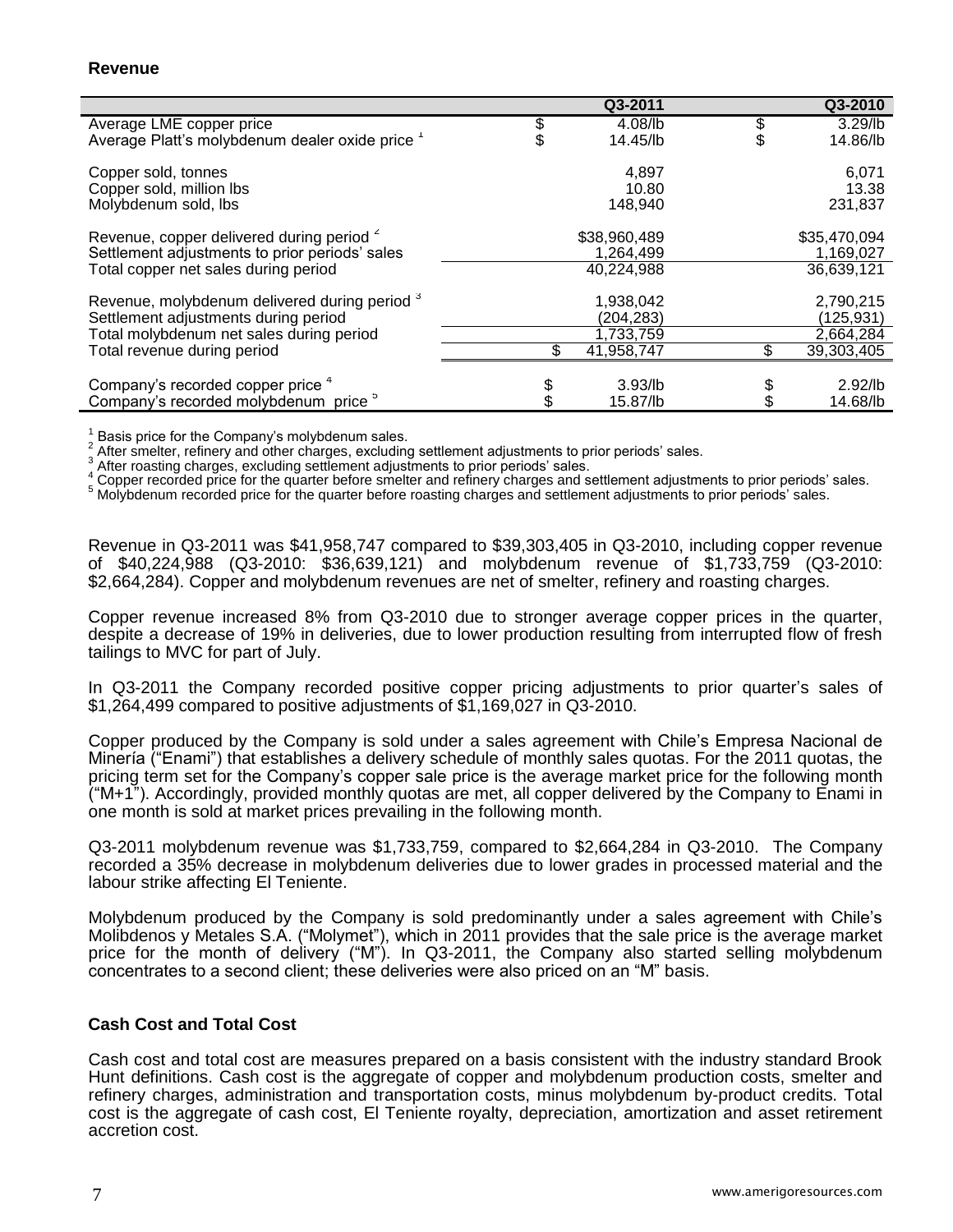A reconciliation of cost of sales to cash cost and total cost in fiscal Q3-2011 and Q3-2010 is presented below:

|                               | Q3-2011        | Q3-2010       |
|-------------------------------|----------------|---------------|
| Cost of sales                 | 38,815,312     | 33,716,814    |
| Add:                          |                |               |
| Smelter and refinery charges  | 3,512,297      | 3,643,405     |
| Deduct:                       |                |               |
| Molybdenum by-product credits | (1,733,759)    | (2,664,284)   |
| <b>Total cost</b>             | 40,593,850     | 34,695,935    |
| Deduct:                       |                |               |
| El Teniente royalties         | (10, 817, 627) | (8,733,791)   |
| Depreciation and amortization | (3,501,761)    | (3, 120, 509) |
| Cash cost                     | 26,274,462     | 22,841,635    |
| Lbs. of copper produced       | 11.01M         | 13.39M        |
| Cash cost/lb                  | 2.39           | 1.71          |
| Total cost/lb                 | 3.69           | 2.59          |

The Company's trailing quarterly cash costs (\$/lb of copper produced) were:

|                    | Q3-2011 | Q2-2011 | Q1-2011 | Q4-2010 | Q3-2010 |
|--------------------|---------|---------|---------|---------|---------|
| Power costs        | 0.96    | 1.15    | 1.04    | 0.88    | 0.80    |
| Steel costs        | 0.23    | 0.22    | 0.27    | 0.27    | 0.16    |
| Other costs        | 0.91    | 0.71    | 0.87    | 0.64    | 0.60    |
| By-product credits | (0.16)  | (0.27)  | (0.27)  | (0.21)  | (0.20)  |
| Smelter & refinery | 0.32    | 0.31    | 0.31    | 0.31    | 0.27    |
| Administration     | 0.09    | 0.10    | 0.08    | 0.09    | 0.05    |
| Transportation     | 0.04    | 0.04    | 0.03    | 0.03    | 0.03    |
| <b>Cash Cost</b>   | \$2.39  | \$2.26  | \$2.33  | \$2.01  | \$1.71  |

Cash cost is driven mainly by power and steel production costs, smelter/refinery costs and molybdenum by-product credits.

Cash cost was \$2.39/lb in Q3-2011 compared to \$1.71/lb in Q3-2010, an increase of \$0.70/lb, the result of a \$0.31/lb increase in other costs, a \$0.16/lb increase in power costs, a \$0.07/lb increase in steel costs, a \$0.05/lb increase in smelter and refinery charges, a \$0.04/lb increase in administration costs, and a reduction of \$0.04/lb in by-product credits.

Compared to the U.S. dollar, the Chilean peso was on average 6% stronger than Q3-2010, which results in higher costs expressed in U.S. dollars, the Company's reporting currency.

Power, MVC's most significant cost, was \$0.1790/kWh in Q3-2011 compared to \$0.1590/kWh in Q3- 2010. The increase in the quarter included higher grid costs of \$0.0038/kWh (\$0.1687/kWh compared to \$0.1649/kWh) and \$0.0162/kWh from the incremental impact on power costs from the operation of the Company's two generators in Q3-2011.In Q3-2010, the operation of the generators resulted in a net credit of \$0.0059/kWh (\$395,334) to power costs, but in Q3-2011 resulted in an additional expense of \$0.0103/kWh (\$611,259), mainly due to repair costs incurred in the quarter.

Power consumption decreased by 12% compared to Q3-2010 due to lower quarterly production resulting from the interrupted flow of fresh tailings for part of July. Unit power costs were \$0.96/lb compared to \$0.80/lb in Q3-2010. Q4-2011 power costs from the grid are expected to be at comparable levels to Q3- 2011.

Steel costs increased \$0.07/lb from Q3-2010 due to higher consumption of steel balls required by increased hardness in feed stock processed during the quarter. Other production unit costs increased by \$0.31/lb, including an increase of \$0.10/lb in maintenance costs, an increase of \$0.07/lb in general distributable services costs, a \$0.06/lb increase in old tailings dredging costs and a \$0.06/lb increase in molybdenum production costs.

Molybdenum by-product credits of \$0.16/lb were lower than \$0.20/lb in Q3-2010, due to lower molybdenum production in the quarter.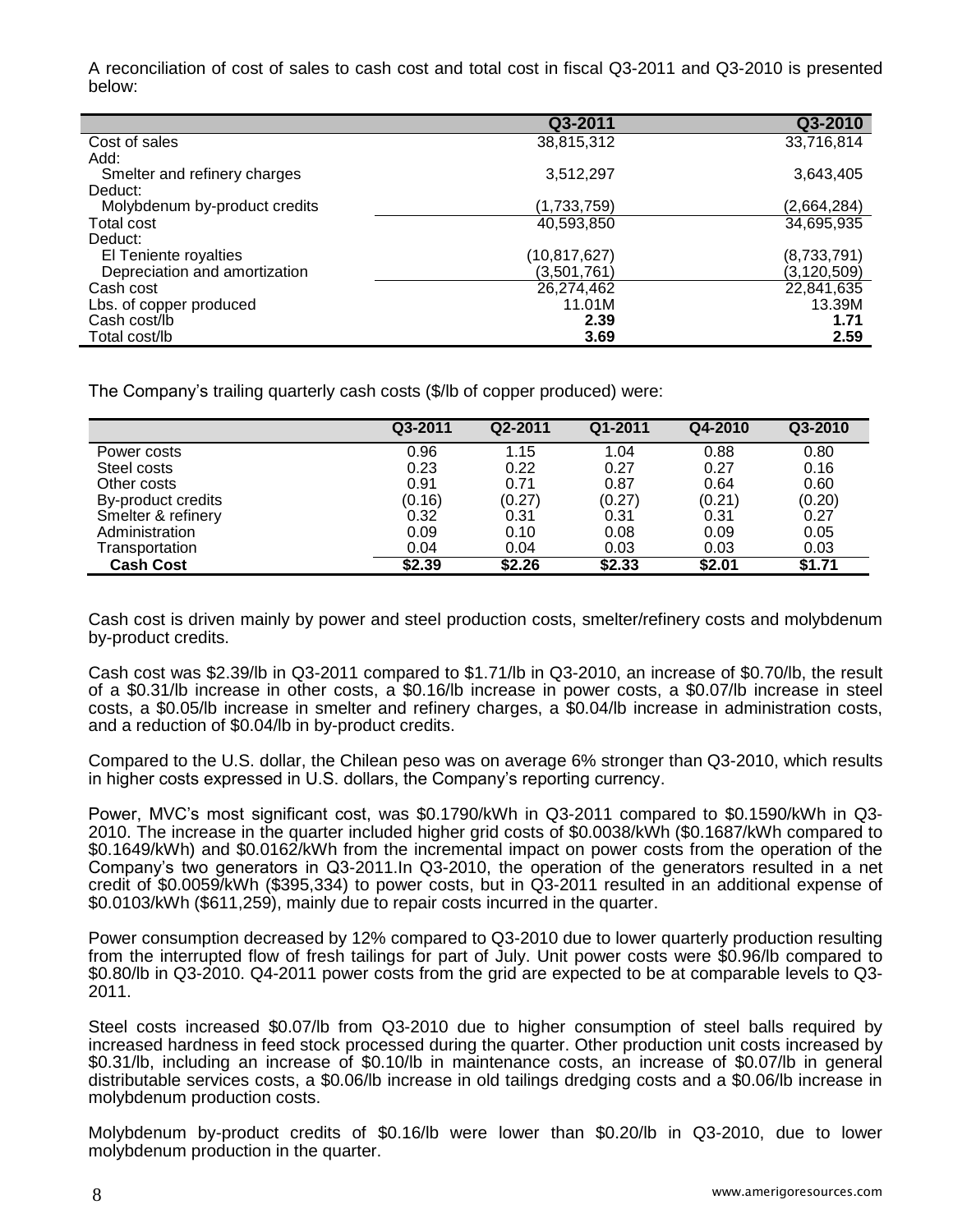Administration costs increased by \$0.04/lb compared to Q3-2010, mainly due to a stronger Chilean peso compared to the U.S. dollar through the quarter, and transportation costs remained comparable to Q3- 2010.

The Company's trailing annual and quarterly total costs (\$/lb of copper produced) were:

|                           | Q3-2011 | Q2-2011 | Q1-2011 | Q4-2010 | Q3-2010 |
|---------------------------|---------|---------|---------|---------|---------|
| Cash cost                 | 2.39    | 2.26    | 2.33    | 2.01    | 1.71    |
| El Teniente royalty       | 0.98    | 1.11    | 0.96    | 0.84    | 0.64    |
| Amortization/depreciation | 0.32    | 0.36    | 0.29    | 0.24    | 0.24    |
| <b>Total Cost</b>         | \$3.69  | \$3.73  | \$3.58  | \$3.09  | \$2.59  |

Total cost was \$3.69/lb in the quarter, compared to total cost of \$2.59/lb in Q3-2010. The most significant impact on the increase in total cost was a \$0.68/lb increase in cash costs, followed by an increase of \$0.34/lb in El Teniente royalties and a \$0.08/lb increase in amortization/depreciation.

# *F I N A N C I A L R E S U L T S – Q3-2011*

In Q3-2011, the Company produced 4,992 tonnes of copper (Q3-2010: 6,074 tonnes) and 186,297 lbs of molybdenum (Q3-2010: 233,266 lbs), 17% and 20% decreases, respectively, from Q3-2010.

The Company posted an after-tax loss for the period of \$1,194,499 (basic and diluted loss of \$0.01 per share), compared to a profit of \$5,900,832 (basic and diluted earnings of \$0.014 per share) in Q3-2010.

#### **Revenue**

Revenue in Q3-2011 was \$41,958,747, compared to \$39,303,403 in Q3-2010. Revenue increased due to higher copper prices, despite lower production levels and lower molybdenum prices.

Copper deliveries in Q3-2011 were recorded into revenue on "M+1" pricing, meaning the price paid was the LME average price for the month following delivery of copper concentrates. In the view of the Company, these pricing terms substantially reduce the Company's risk exposure to copper price volatility, and closely match the LME pricing for sales and royalty payments to El Teniente (which are made on an "M", or current month pricing basis). While the Company has evaluated strategies such as price protection or hedging to further minimize commodity price risk, it has decided not to pursue these options at present.

#### **Cost of Sales**

|                               | Q3-2011          | Q3-2010          |
|-------------------------------|------------------|------------------|
| <b>Production costs</b>       |                  |                  |
| Power costs                   | \$<br>10,594,425 | \$<br>10,670,960 |
| Steel costs                   | 2,493,295        | 2,207,416        |
| Other production costs        | 9,994,665        | 7,853,520        |
|                               | 23,082,385       | 20,731,896       |
| El Teniente royalty           | 10,817,627       | 8,733,791        |
| Depreciation and amortization | 3,501,761        | 3,120,509        |
| Administration                | 1.010.817        | 718,559          |
| Transportation                | 402.722          | 412,059          |
|                               | 38,815,312       | 33,716,814       |

Cost of sales was \$38,815,312, compared to \$33,716,814 in Q3-2010, an increase of 16% between the two periods despite lower production levels, due to higher overall production costs and royalties and a stronger Chilean peso. Refer to **Cash Cost and Total Cost** for more detailed analysis of production costs on a unit basis.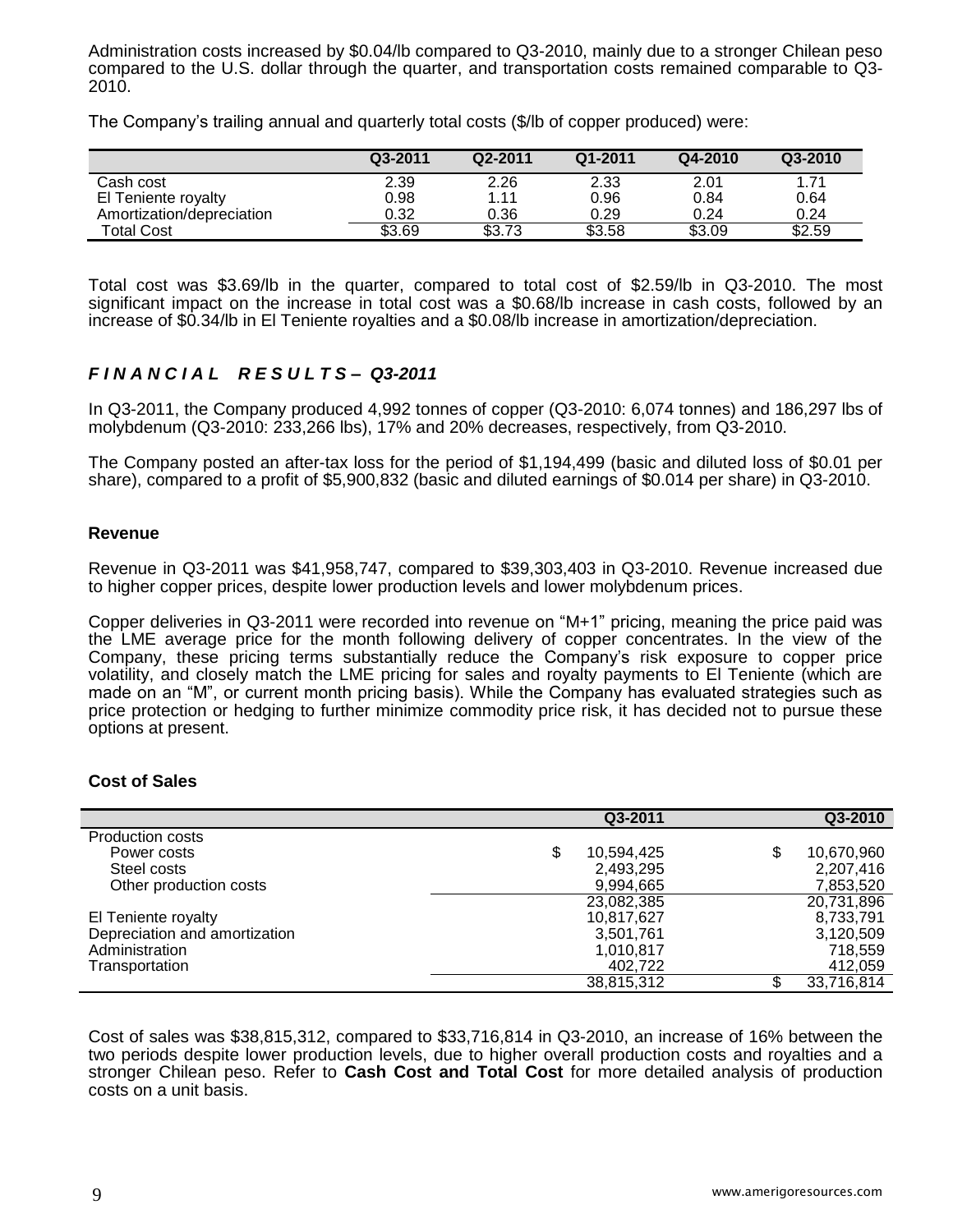The El Teniente royalty increased to \$10,817,627 from \$8,733,791 in Q3-2010, the result of higher copper prices. Average LME copper prices in Q3-2011 were \$4.08/lb (Q2-2010: \$3.29/lb).

Depreciation and amortization cost was \$3,501,761, compared to \$3,120,509 in Q3-2010. Amortization increased due to the Company's higher asset base and changes in depreciation methodology under IFRS.

Administration expenses were \$1,010,817 compared to \$718,559 in Q3-2010, due to a stronger Chilean peso, higher ISO certification fees, and increased general administrative services.

Transportation costs were \$402,722, compared to \$412,059 in Q3-2010, slightly lower due to reduced copper deliveries in Q3-2011.

#### **Gross profit**

In Q3-2011 the Company's gross profit decreased to \$3,143,435 from \$5,586,591 in Q3-2010 due to higher production costs and lower volume of sales, mitigated by higher copper and molybdenum prices.

#### **Other expenses**

"Other expenses" (costs not related to MVC's production operations) were \$3,982,223 in Q3-2011 compared to other gains of \$1,975,017 in Q3-2010. They are composed of general and administration expenses of \$2,956,514 (Q3-2010: \$901,893) and other losses of \$1,025,709 (Q3-2010: other gains of \$2,876,910.

General and administration expenses were impacted in Q3-2011 due to a one-time charge of \$1,534,141 against bad debt expense, to fully account for the outstanding amounts due from a Chilean company for power sales to a client that has formally initiated bankruptcy proceedings in Chile. Any amounts recovered in the future from these proceedings will be recognized in earnings when received. Other general and administration expenses in the quarter are in the normal course of business and include office and general expenses of \$527,042 (Q3-2010: \$392,198), salaries, management and professional fees of \$343,754 (Q3-2010: \$281,322), share-based payment compensation of \$348,964 (Q3-2010: \$11,672) and royalties to non-controlling interests of \$202,613 (Q3-2010: \$216,701). Other expenses also include a foreign exchange loss of \$1,181,474 (Q3-2010: gain of \$3,029,574) and other items, including interest income and non-operating revenue of \$155,765 (Q3-2010: other expenses of \$152,664).

#### **Taxes**

The Company recorded income tax expense of \$171,176 in Q3-2011 compared to \$1,496,853 in Q3- 2010. Income tax expense includes changes to the Company's future income tax liabilities which arise mainly from timing differences between financial and tax-based amortization expense in MVC. The current tax rate in Chile increased from 17% to 20% in 2011, a temporary increase introduced by the Chilean government in response to the demands imposed on the economy by the reconstruction programs following the February 2010 earthquake.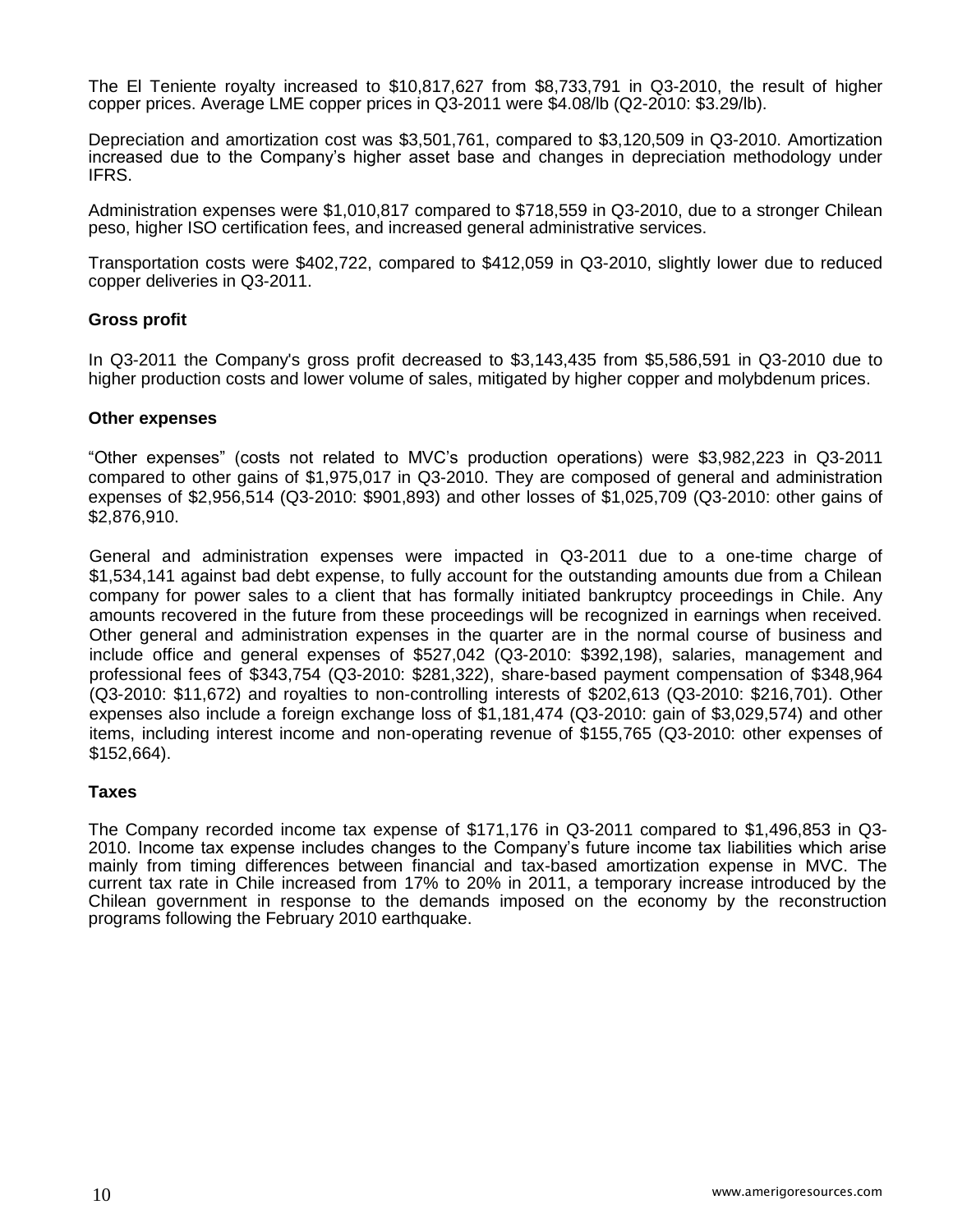## *F I N A N C I A L R E S U L T S – NINE MONTHS ENDED SEPTEMBER 30, 2011*

During the nine months ended September 30, 2011 ("YTD-2011"), the Company posted a profit of \$12,345,669 (\$0.07 per share), compared to profit of \$7,119,552 (\$0.05 per share) in the nine months ended on September 30, 2010 ("YTD-2010").

The significant variance in financial performance between the two nine-month periods is attributed mainly to a gain on sale of available-for-sale financial assets of \$9,750,931 realized in Q1-2011 and an increase of \$1,112,381 in gross profit from stronger copper and molybdenum prices in 2011, offset by a bad debt expense of \$1,534,141 and an increase in foreign exchange loss of \$1,990,682 in 2011.

Revenue in YTD-2011 was \$125,768,882, 24% higher than YTD-2010 revenue of \$101,394,512, mainly due to higher metal prices.

Cost of sales was \$113,032,945 or 26% higher than in YTD-2010 due to higher power costs caused by drought conditions in Chile, a stronger Chilean peso (9% stronger average rates over the two nine-month comparative periods) and higher royalty costs. Cash cost and total cost in YTD-2011 were \$2.34/lb and \$3.67/lb respectively, compared to \$1.80/lb and \$2.73/lb in YTD 2010.

Other expenses were \$5,889,680 in YTD-2011 (YTD-2010: \$1,436,285). The main variances in other expenses were an increase of \$1,990,682 in foreign exchange loss, a \$1,534,141 accrual for bad debt expense, an increase of \$368,468 in salaries, management and professional fees, resulting mostly from higher legal and advisory costs, and an increase of \$600,089 in share-based payment compensation.

| quarters.                               |                             |                                   |                                    |                            |
|-----------------------------------------|-----------------------------|-----------------------------------|------------------------------------|----------------------------|
|                                         | QE Sept. 30, 2011<br>(IFRS) | <b>QE June 30, 2011</b><br>(IFRS) | <b>QE March 31, 2011</b><br>(IFRS) | QE Dec. 31, 2010<br>(IFRS) |
| Total revenue                           | \$41,958,747                | \$38,294,635                      | \$45,515,500                       | \$50,725,991               |
| (Loss) profit for the<br>period         | (1, 194, 499)               | 1,885,882                         | 11,654,286                         | 3,913,681                  |
| (Loss) earnings per<br>share            | (0.01)                      | 0.01                              | 0.07                               | 0.02                       |
| <b>Diluted</b><br>earnings<br>per share | (0.01)                      | 0.01                              | 0.07                               | 0.02                       |

## *C O M P A R A T I V E P E R I O D S (Unaudited)*

The following tables provide highlights of the Company's IFRS quarterly results for the past eight quarters.

|                                                       | QE Sept. 30, 2010<br>(IFRS) | <b>QE June 30, 2010</b><br>(IFRS) | <b>QE March 31, 2010</b><br>(IFRS) | QE Dec. 31, 2009<br>(Canadian GAAP) |
|-------------------------------------------------------|-----------------------------|-----------------------------------|------------------------------------|-------------------------------------|
| Total revenue                                         | \$39,303,405                | \$32,433,982                      | \$29,656,765                       | \$33,852,105                        |
| Profit (loss) for the<br>period<br>Earnings per share | 5,900,832                   | (281, 572)                        | 1,500,292                          | 3,911,766                           |
|                                                       | 0.04                        | ۰                                 | 0.01                               | 0.03                                |
| <b>Diluted</b><br>earnings<br>per share               | 0.04                        | ۰                                 | 0.01                               | 0.03                                |

The variance in revenue in the past eight quarters shows the Company's sensitivity to copper and molybdenum prices and sales volume. Revenues in Q1-2011 and Q1-2010 were lower than in preceding quarters due to lower production, as the first quarter is usually the lowest production quarter for MVC in each year due to annual maintenance shutdowns by MVC and El Teniente, and revenue in Q2-2011 and Q3-2011 was adversely affected by an interruption in the flow of fresh tailings to MVC as a result of labour unrest described elsewhere in this document.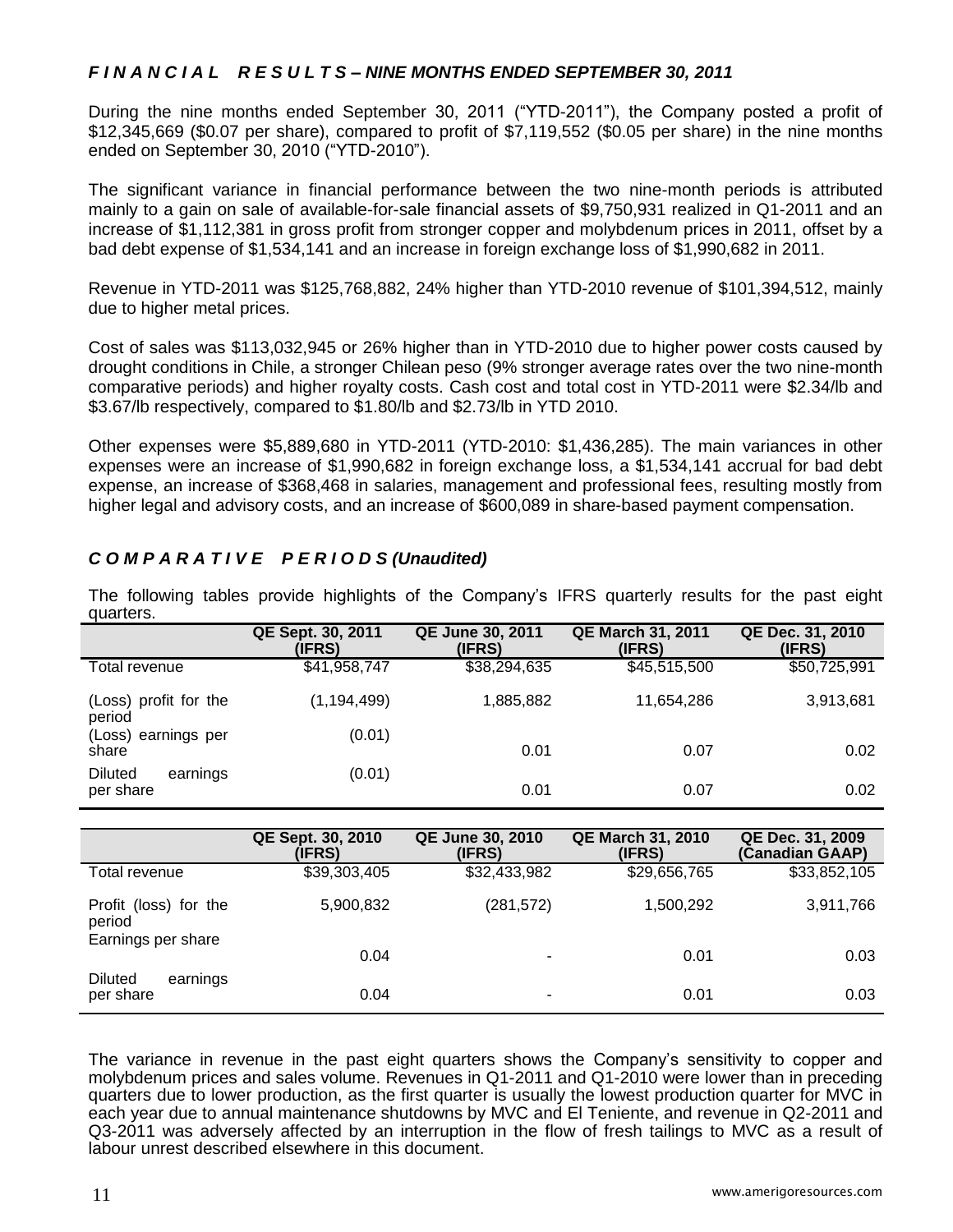The variance in profits is also closely correlated to power costs and the effect of foreign exchange incurred in each quarter. Profit in Q1-2011 was positively impacted from a gain on sale of available-for sale financial assets of \$9,750,931.

# *L I Q U I D I T Y and C A P I T A L R E S O U R C E S*

### **Cash Flow from Operations**

The Company generated operating cash flow of \$4,563,713 (3¢ per share) in Q3-2011, compared to \$9,880,677 in Q3-2010 (6¢ per share), before considering the effect of changes in non-cash working capital accounts.

Including changes in non-cash working capital accounts, the Company generated cash from operations of \$7,316,946 in Q3-2011, compared to \$7,197,041in Q3-2010.

#### **Cash Flow from Investing Activities**

In Q3-2011, the Company used cash of \$4,503,714 for payments of capital expenditures, compared to \$1,871,850 in Q3-2010. On a YTD-basis, cash used for capital expenditures was \$13,096,219, compared to \$7,812,973 in 2010.

The most significant capital expenditures in Q3-2011 were made in connection with MVC's share of startup costs of a pilot plant for the production of copper concentrates from highly oxidized tailings, work for the construction of a third thickener, old tailings extraction expansion works, improvements to electrical installations and projects related to filtration and emission controls.

In Q3-2011 the Company reached an agreement with El Teniente for the treatment of old tailings with high oxide content and started construction of a pilot plant to better determine the viability of treating oxide material. The pilot plant is being commissioned. MVC"s share of the construction and startup costs for the pilot plant were approximately \$5 million as of September 30, 2011.

In Q1-2011, the Company received net proceeds of \$10,405,571 from the sale of 5,000,000 shares of Candente Copper. The Company continues to own 5,788,280 shares of Candente Copper.

#### **Cash Flow from Financing Activities**

Cash used in financing activities in Q3-2011 was \$2,023,795, all for debt repayment, compared to \$3,062,285 in Q3-2010, which included \$3,242,938 for debt repayment and \$180,653 from the exercise of share purchase options.

On a YTD-basis, the Company used cash of \$11,164,958 in financing activities (2010: cash received from financing activities of \$3,606,054), including debt repayments of \$7,870,776 (2010: \$7,986,307), dividend payments of \$3,559,174 (\$nil in 2010) and cash receipts of \$264,992 from the exercise of share purchase options and warrants (2010: \$11,592,361).

#### **Liquidity and Financial Position**

The Company's cash and cash equivalents at September 30, 2011 totaled \$34,260,808, compared to \$35,044,797 at December 31, 2010. The Company had working capital of \$30,391,400 at September 30, 2011, compared to \$23,009,696 at December 31, 2010.

During 2009 and 2010 the Company's cash and working capital positions were severely affected by the sharp decline in copper and molybdenum prices that took place in Q4-2008, requiring the Company to secure bank debt and loans with Enami, Molymet and El Teniente. The loans from Enami, Molymet and El Teniente have since been fully repaid.

MVC has three bank loans in Chile, denominated in Unidades de Fomento ("UF"), the Chilean indexed monetary unit, U.S. dollars and Chilean pesos, totaling the equivalent of \$6,469,421 at September 30, 2011.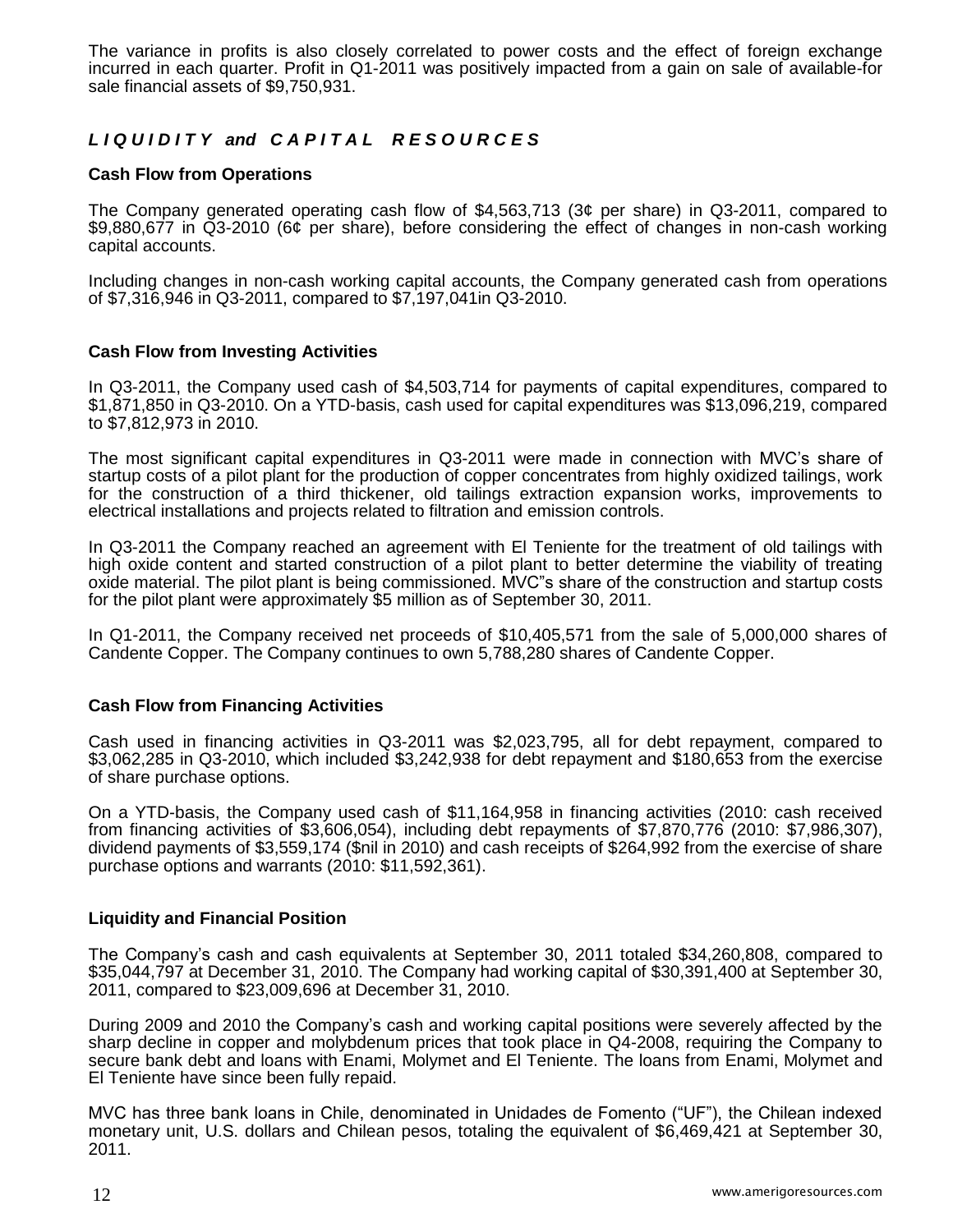The UF loan, in the amount of \$911,392 at September 30, 2011 (December 31, 2010: \$3,893,845), is repayable in eight equal quarterly installments of UF20,950 each, from January 20, 2010 to October 20, 2011. The loan was fully repaid subsequent to September 30, 2011.

The U.S. dollar loan had a balance of \$2,500,000 at September 30, 2011 (December 31, 2010: \$4,006,920). This loan is repayable in eight equal quarterly installments of \$500,000 from March 15, 2011 to October 15, 2012.

The Chilean peso loan of \$3,058,029 (December 31, 2010: \$4,947,511) is repayable in monthly installments of Chilean pesos 79,395,833 each from June 2010 to May 2013. Concurrently with this loan agreement, the Company entered into an interest rate swap with the lending bank to fix the interest rate at 9.95% over the term of the loan.

The Company entered into an agreement with a Chilean bank to secure a revolving working capital line of credit for up to \$20 million or its equivalent in CLP (the "Line of Credit"). The Line of Credit has a term to July 4, 2014 and provides for interest at a variable rate of the Chilean Tasa Activa Bancaria ("TAB") plus an applicable margin for borrowings in CLP and interest at a variable rate of LIBOR-30 days plus a Banco de Chile margin plus an applicable margin, for borrowings in US dollars. Current borrowing rates would be 0.62% per month on CLP draws and 2.09% per annum on US dollar draws. The Line of Credit requires MVC to meet minimum quarterly equity, debt to equity and maximum debt ratios.

In connection with the UF and U.S. dollar loans and the line of credit referred to above, MVC has to comply with certain quarterly, semiannual and annual debt covenants. MVC was in compliance with these covenants (total debt over net equity, interest coverage ratio, financial debt over earnings before interest, depreciation, amortization and taxes, total equity and maximum debt) at September 30, 2011.

MVC Generacion , has an overdraft facility with a Chilean bank for up to CLP\$272,000,000 (September 30, 2011 equivalent to \$521,312). The facility is renewable every 90 days; its next renewable date is December 27, 2011. Interest rate on this facility is charged at a rate of 0.59% per month.

Management believes the Company will be able to meet its obligations as they come due for at least the next 12 months.

The Company operates in a cyclical industry where levels of cash flow have historically been correlated to market prices for commodities. Despite these short-term liquidity challenges, MVC is a valuable longlife asset. El Teniente, the source of MVC's feed material, is the world's largest underground copper mine with remaining ore reserves expected to last decades. MVC's current contract with El Teniente runs to 2021.

The Company's long-term liabilities (long-term portions of bank loans, long-term portion of an interest rate swap, other payables, long-term portion of royalties due to related parties, asset retirement obligations and deferred income tax liabilities) at September 30, 2011 were \$31,360,294 (December 31, 2010: \$36,505,636).

#### **Impairment Analysis**

As at September 30, 2011, management of the Company determined that impairment indicators existed, and completed an impairment assessment for MVC. The impairment indicators were the decline in the Company's share price and in commodity prices.

The impairment assessment included a value in use determination of fair value for the Company's MVC property, plant and equipment, using a forecast cash flow model. Key assumptions incorporated in the model included consensus forecast commodity prices, capital and sustaining capital expenditures, operating costs based on historical costs incurred and estimated forecast, grades and recovery and application of an appropriate discount rate.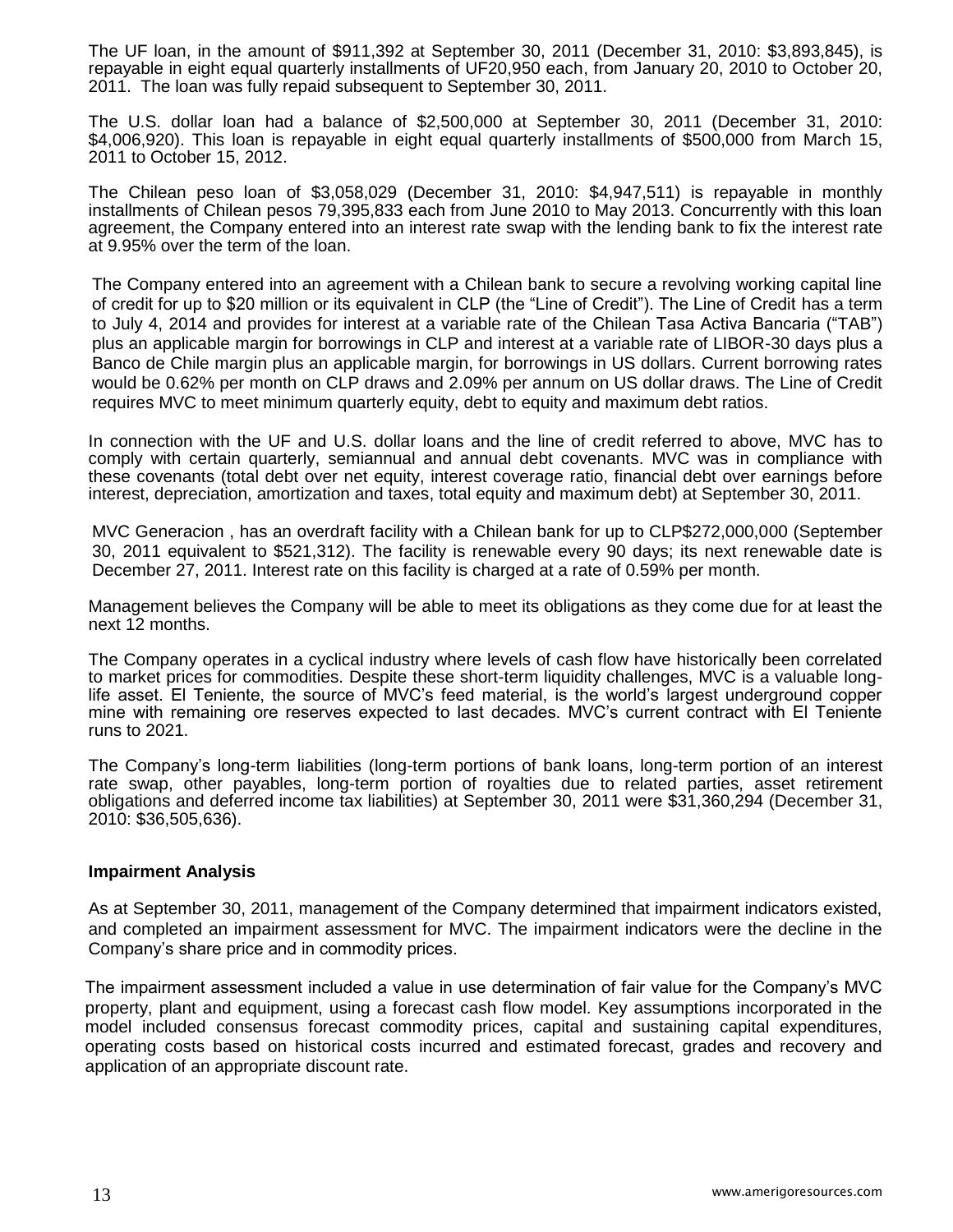Management's impairment evaluation did not result in the identification of an impairment loss as of September 30, 2011. Although management believes the estimates applied in these impairment assessments are reasonable, such estimates are subject to significant uncertainties and judgments.

#### **Investments**

During the nine months ended September 30, 2011, the Company sold 5,000,000 Candente Copper Corp. ("Candente Copper") shares, and recognized a gain of \$9,750,931 in earnings. At September 30, 2011, Candente Copper's closing share price was Cdn\$0.97 and the fair value of the Company's approximately 5% investment in Candente Copper was \$5,436,086. During the nine months ended September 30, 2011, the Company recorded other comprehensive loss of \$3,081,307 (2010: other comprehensive loss of \$981,911) for the changes in fair value of this investment, net of deferred income tax.

At September 30, 2011, Candente Gold Corp. ("Candente Gold") had a closing share price ofCdn\$0.33 and the fair value of the Company's approximately 4% investment in Candente Gold was \$689,384. During the nine months ended September 30, 2011, the Company recorded other comprehensive loss of \$1,490,066 (2010: other comprehensive income of \$1,635,680) for the changes in the fair value of this investment, net of deferred income tax.

At September 30, 2011, Los Andes Copper Corp. ("Los Andes") had a closing share price of Cdn\$0.295 and the fair value of the Company's approximately 6% investment was \$2,289,236. During the nine months ended September 30, 2011, the Company recorded other comprehensive loss of \$1,478,192 (2010: other comprehensive income of \$987,211) for the changes in the fair value of this investment, net of deferred income tax.

# *O U T L O O K*

The interruption of the delivery of fresh tailings to MVC in June and July 2011 resulted in lost annual copper production of approximately 2,500 tonnes. Copper production in 2011 will therefore fall short of the 2011 guidance of 50 million pounds originally provided by the Company. Molybdenum production will also be lower than the Company's original guidance of 1 million pounds.

Power grid costs were high during the first half of 2011 and decreased to a certain degree in Q3-2011, tempered by ongoing drought conditions in Chile. Power grid costs in Q4-2011 are expected to be comparable to Q3-2011 levels. The Company's power generators continue to perform below expectations as they have required various major repairs to September 30, 2011.

Capital expenditures in 2011 have been revised to be approximately \$22 million, including further expansion of old tailings extraction facilities, substantial completion of the construction of a third thickener, an increase in the capacity of electrical installations, filtration and emissions control projects and final expenses relating to the oxides pilot plant.

These are forward-looking estimates and subject to the cautionary notes regarding risks associated with forward looking statements presented at the end of this MD&A.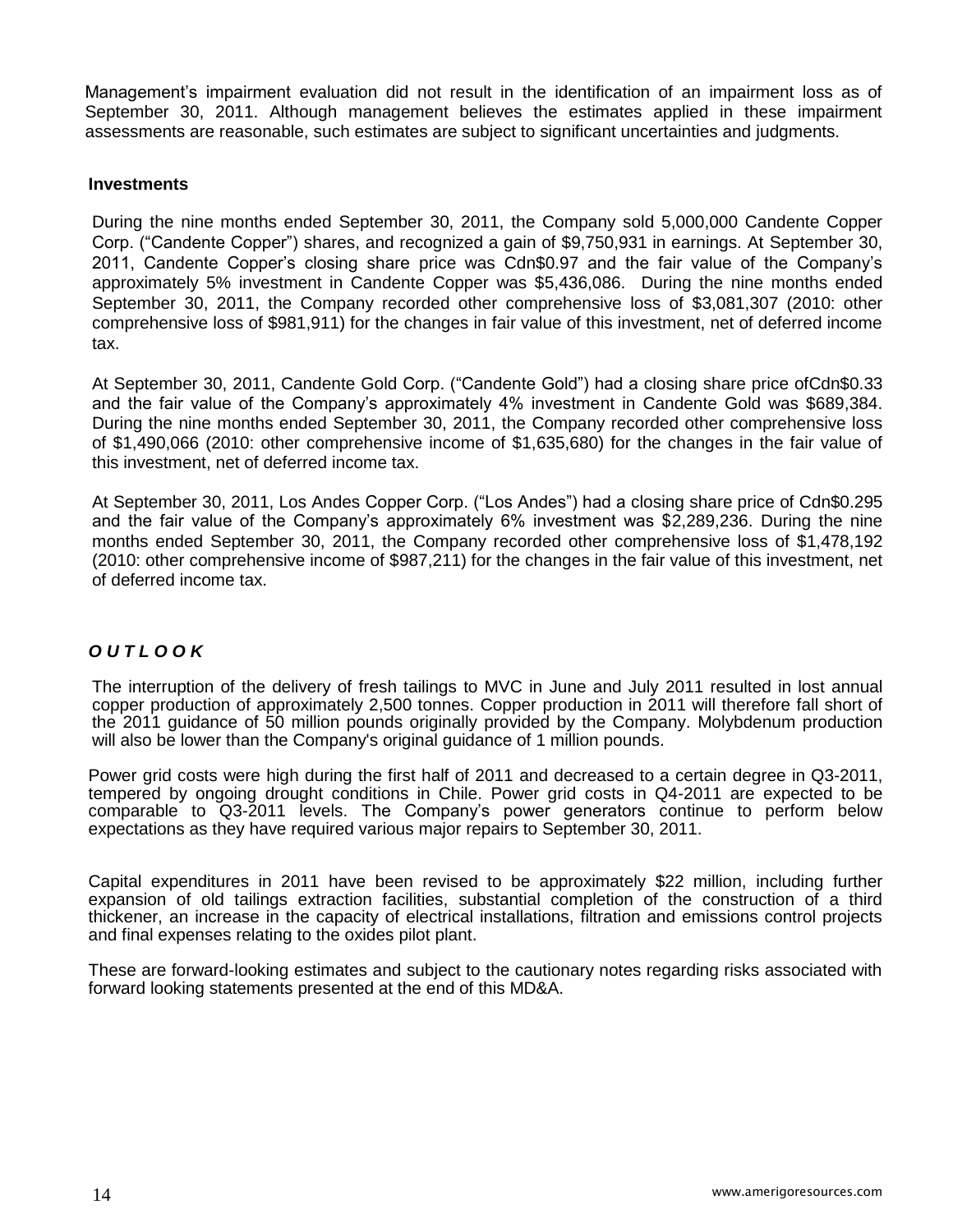# *O T H E R M D & A R E Q U I R E M E N T S*

#### *Transactions with Related Parties*

a) Royalties to non-controlling interests

Amerigo holds its interest in MVC through Amerigo International Holdings Corp. ("Amerigo International"). Amerigo International is controlled by Amerigo except for certain outstanding Class A shares with a book value of \$1,000. The Class A shares are owned indirectly by the President and CEO, an associate of the President and CEO, a former director and an associate of a former director of Amerigo, and were issued in order to structure a more tax-efficient manner of paying the royalty obligation (the "Royalty") owing to President and CEO and former director, who transferred to the Company the rights to purchase its interest in MVC.

In accordance with the articles of Amerigo International, the holders of the Class A shares are not entitled to any dividend or to other participation in the profits of Amerigo International, except for a total royalty dividend, if declared by the directors of Amerigo International, in an amount equal to the amount of the Royalty.

The Royalty is calculated as follows:

- \$0.01 for each pound of copper equivalent produced by MVC or any successor entity to MVC if the price of copper is under \$0.80, or
- \$0.015 for each pound of copper equivalent produced by MVC or any successor entity to MVC if the price of copper is \$0.80 or more.

The Royalty is a derivative financial instrument. This liability is measured at fair value, with changes in fair value recorded in profit for the period. The fair value of the liability at September 30, 2011 is \$5,563,355 (December 31, 2010: \$6,006,429).

For MVC production up to the end of 2010, the Royalty was paid as a royalty dividend on the Class A shares of Amerigo International. During the nine months ended September 30, 2011, Royalties totaling \$535,949 were paid or accrued to the Amerigo International Class A shareholders on production in the period (compared to \$540,349 in royalty dividends paid in YTD-2010). At September 30, 2011, \$63,823 of this amount remained outstanding (December 31, 2010: \$67,064).

b) Remuneration to officers

During the nine months ended September 30, 2011, the Company paid or accrued \$498,813 in fees to companies associated with certain directors and officers of Amerigo (2010: \$355,963 which included reversals to prior booked management bonus accruals).

In the nine months ended September 30, 2011, a total of 3,100,000 options were granted to directors and officers of the Company.

- c) As of June 30, 2011, one of Amerigo's officers acted as an officer and another as a director of Nikos Explorations Ltd., a company over which Amerigo exercises significant influence.
- d) As of September 30, 2011, one of Amerigo's officers acted as an officer of Candente Copper, a company in which Amerigo holds an investment.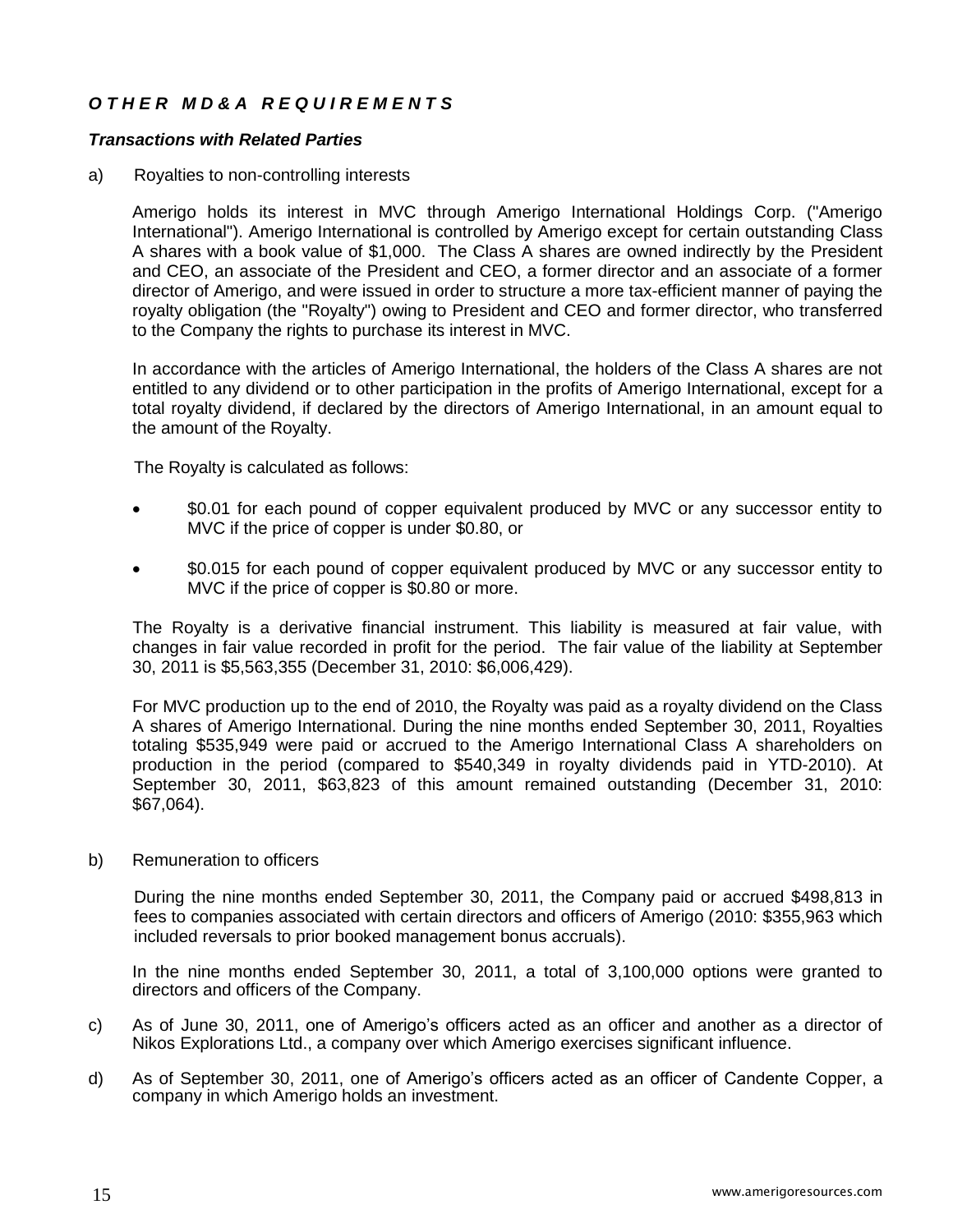- e) As of September 30, 2011, one of Amerigo's officers acted as an officer of Candente Gold, a company in which Amerigo holds an investment.
- f) As of September 30, 2011, two of Amerigo's officers acted as officers and one of Amerigo's directors acted as a director of Los Andes, a company in which Amerigo holds an investment.

#### *Subsequent Events*

On November 2, 2011, the Company declared a semi-annual dividend of Cdn\$0.02 per share, payable on November 30, 2011 to shareholders of record as of November 15, 2011.

#### *IFRS Implementation Plan*

Effective January 1, 2011, Canadian publicly traded entities were required to prepare their financial statements in accordance with IFRS. Due to the requirement to present comparative financial information, the effective transition date was January 1, 2010.

The Company has completed its IFRS conversion project through implementation.

The IFRS transitional impact for the comparative quarter and nine months ended September 30, 2010, and as of September 30, 2010, is outlined below.

- Note 1. The Company has a royalty payable to certain related parties. The Company originally entered into this arrangement as consideration for the rights to purchase the interest in MVC. Under Canadian GAAP, the royalty interest was accounted for as a minority interest, measured at a nominal amount of \$1,000. Under IFRS, the royalty is a derivative financial instrument and the flow of royalties estimated to be payable to related parties to 2021 needs to be measured as such, through the recognition of a liability in the Company's statement of financial position. This liability has been recorded at fair value, with changes in fair value recorded in profit for the period.
- Note 2. Under Canadian GAAP, the Company and all of its subsidiaries had a U.S. dollar measurement currency. Under IFRS, the functional currencies of the Company and MVC are the Canadian dollar and Chilean peso, respectively. The Company's presentation currency remains the U.S. dollar. The current rate method is required to be applied to all entities where the functional currency is different from the presentation currency, resulting in an adjustment on transition to IFRS.
- Note 3. On transition to IFRS, the cost of MVC's plant and equipment was deemed to be the previous Chilean GAAP revaluated amount. Additionally, plant and equipment was analyzed on a component-level, based on the significance of components to total cost. Depreciation timeframes were established for significant components.
- Note 4. Tax effect of IFRS adjustments Adjustments were recorded related to the income tax impact of the Canadian GAAP to IFRS reconciling differences.
- Note 5. Under Canadian GAAP, the Company recorded stock based compensation on a straight-line basis over the vesting period. Under IFRS, the Company records share based compensation for each tranche within an option grant over the vesting period of the corresponding tranche.
- Note 6. Certain balances and transactions have been reclassified within the statements of financial position and statements of comprehensive income (loss), respectively.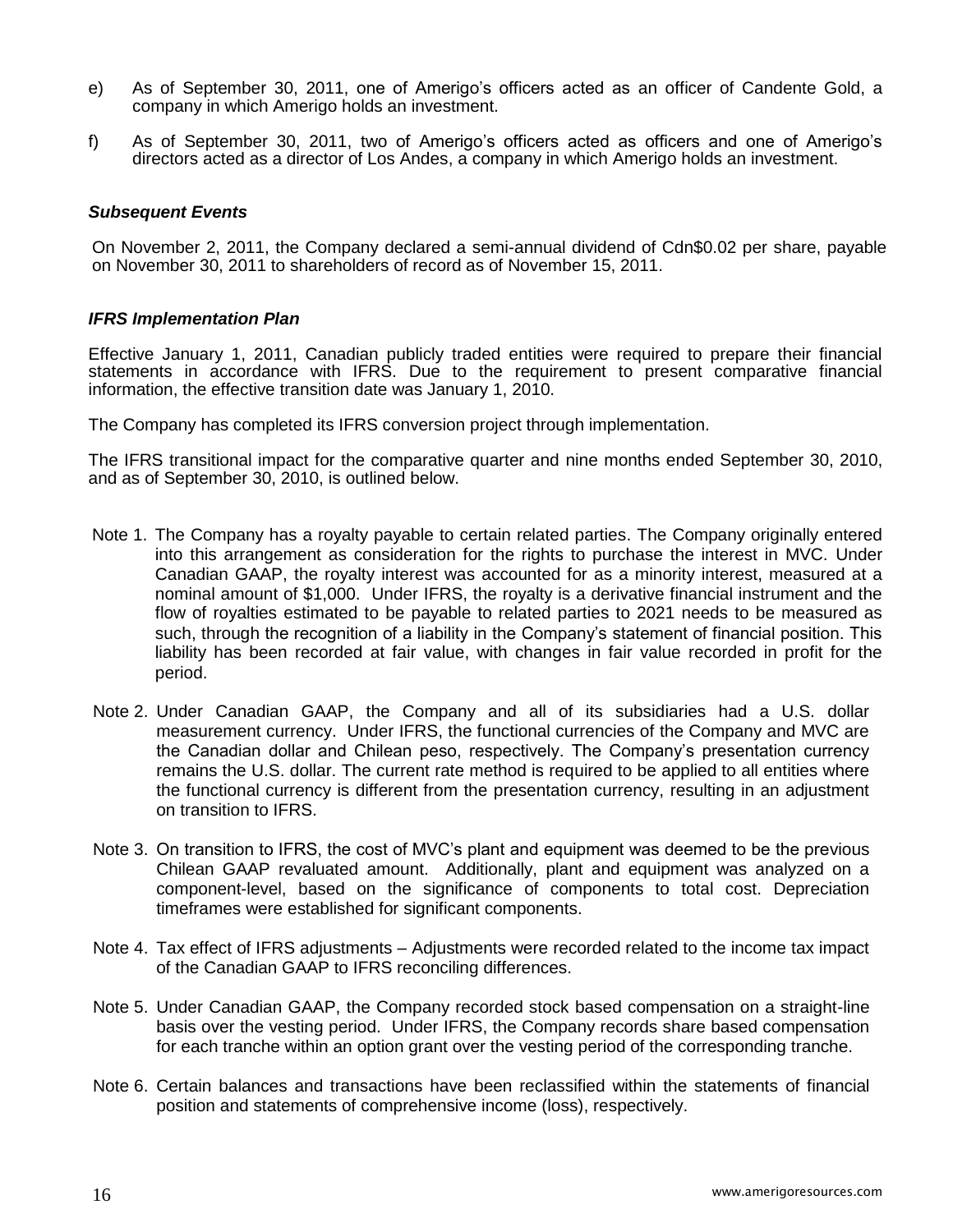Reconciliations between the Canadian GAAP and IFRS consolidated statements of financial position at September 30, 2010 are provided below:

|                                                                                                                                                                                                      |                   | September 30, 2010<br>(Canadian<br>GAAP)                     | <b>Transition</b><br>Impact       | <b>September 30, 2010</b><br>(IFRS)                                     |
|------------------------------------------------------------------------------------------------------------------------------------------------------------------------------------------------------|-------------------|--------------------------------------------------------------|-----------------------------------|-------------------------------------------------------------------------|
|                                                                                                                                                                                                      | <b>Note</b>       | \$                                                           | \$                                | \$                                                                      |
| <b>Assets</b>                                                                                                                                                                                        |                   |                                                              |                                   |                                                                         |
| <b>Current assets</b><br>Cash and cash equivalents<br>Trade and other receivables<br>Inventories                                                                                                     |                   | 17,796,388<br>19,406,107<br>7,393,365                        |                                   | 17,796,388<br>19,406,107<br>7,393,365                                   |
|                                                                                                                                                                                                      |                   | 44,595,860                                                   |                                   | 44,595,860                                                              |
| <b>Non-current assets</b><br>Available-for-sale financial assets<br>Property, plant and equipment<br>Intangible assets<br>Other non-current assets                                                   | 3<br>1<br>6       | 8,395,770<br>124,066,492<br>6,206,783<br>80,315              | 11,122,558<br>2,947,568           | 8,395,770<br>135,189,050<br>9,154,351<br>80,315                         |
| <b>Total assets</b>                                                                                                                                                                                  |                   | 183,345,220                                                  | 14,070,126                        | 197,415,346                                                             |
| <b>Liabilities</b>                                                                                                                                                                                   |                   |                                                              |                                   |                                                                         |
| <b>Current liabilities</b><br>Trade and other payables<br>El Teniente royalty payable<br>Current income tax liabilities<br>Royalties to related parties<br>Borrowings                                | $\mathbf 1$       | 11,703,126<br>9,648,153<br>25,996<br>9,253,169<br>30,630,444 | 514,469<br>514,469                | 11,703,126<br>9,648,153<br>25,996<br>514,469<br>9,253,169<br>31,144,913 |
| <b>Non-current liabilities</b><br><b>Borrowings</b><br>Trade and other payables<br>Royalties to related parties<br>Asset retirement obligation<br>Deferred income tax liability<br>Minority interest | 1<br>4            | 4,460,727<br>1,620,578<br>5,768,698<br>11,937,517<br>1,000   | 5,273,307<br>130,954<br>(1,000)   | 4,460,727<br>1620,578<br>5,273,307<br>5,768,698<br>12,068,471           |
| <b>Total Liabilities</b>                                                                                                                                                                             |                   | 54,418,964                                                   | 5,917,730                         | 60,336,694                                                              |
| <b>Equity</b><br>Share Capital<br>Other reserves<br>Retained earnings<br>Accumulated other comprehensive<br>income                                                                                   | 5<br>$1 - 5$<br>2 | 77,166,170<br>3,502,969<br>43,216,158<br>5,040,959           | 152,852<br>2,468,250<br>5,531,294 | 77,166,170<br>3,655,821<br>45,684,408<br>10,572,253                     |
| Total equity                                                                                                                                                                                         |                   | 128,926,256                                                  | 8,152,396                         | 137,078,652                                                             |
| <b>Total equity and liabilities</b>                                                                                                                                                                  |                   | 183,345,220                                                  | 14,070,126                        | 197,415,346                                                             |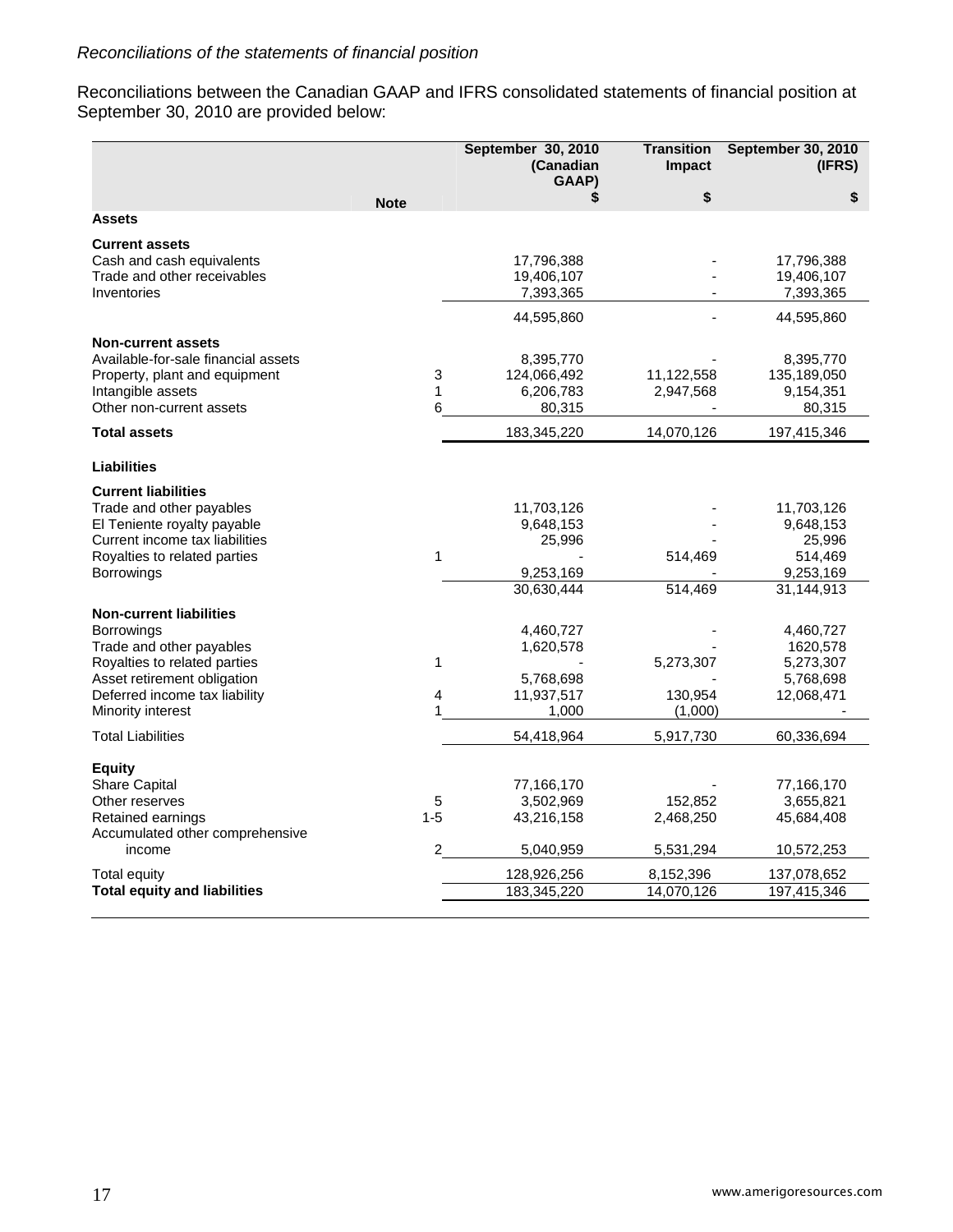Reconciliations between the Canadian GAAP and IFRS total comprehensive income for the three and nine months ended September 30, 2010 are provided below.

|                                                     |                | <b>Quarter ended</b>      | <b>Transition</b>      | <b>Quarter ended</b>      |
|-----------------------------------------------------|----------------|---------------------------|------------------------|---------------------------|
|                                                     |                | <b>September 30, 2010</b> | Impact                 | <b>September 30, 2010</b> |
|                                                     | <b>Note</b>    | (Canadian GAAP)           |                        | (IFRS)                    |
|                                                     |                |                           | \$                     | S                         |
|                                                     |                |                           |                        |                           |
| <b>Revenue</b>                                      |                | 39,303,405                |                        | 39,303,405                |
| Cost of sales                                       | 3,6            | 32,853,439                | 863,375                | 33,716,814                |
| <b>Gross profit</b>                                 |                | 6,449,966                 | (863, 375)             | 5,586,591                 |
|                                                     |                |                           |                        |                           |
| <b>Other expenses</b>                               |                |                           |                        |                           |
| General and administration                          | 5,6            | 1,183,233                 | (281, 340)             | 901,893                   |
| Other (gains) losses                                | 2              | 1,575,778                 | (4, 452, 688)          | (2,876,910)               |
|                                                     |                | 2,759,011                 | $\sqrt{4}$ , 734, 028) | (1,975,017)               |
| <b>Operating profit</b>                             |                | 3,690,955                 | 3,870,653              | 7,561,608                 |
| Finance expense                                     | 1,6            | (326, 399)                | 162,476                | (163, 923)                |
| Profit (loss) before tax                            |                | 3,364,556                 | 4,033,129              | 7,397,685                 |
| Income tax expense                                  | 4              | (1,082,458)               | (414, 395)             | 1,496,853                 |
| Profit (loss) for the period                        |                | 2,282,098                 | 3.618,734              | 5,900,832                 |
| Other comprehensive income                          | $\overline{c}$ | 1,933,333                 | 12,397,722             | 14,331,055                |
| (loss)                                              |                |                           |                        |                           |
| <b>Comprehensive income</b>                         |                | 4,215,431                 | 16,016,456             | 20,231,887                |
| (loss)                                              |                |                           |                        |                           |
|                                                     |                |                           |                        |                           |
| Weighted average number of shares                   |                | 170,965,235               |                        | 170,965,235               |
| outstanding, basic                                  |                |                           |                        |                           |
| Weighted average number of shares                   |                | 174,317,616               |                        | 174,317,616               |
| outstanding, diluted                                |                |                           |                        |                           |
|                                                     |                |                           |                        |                           |
| Earnings (loss) per share                           |                |                           |                        |                           |
| Basic and diluted                                   |                | 0.01                      |                        | 0.04                      |
|                                                     |                |                           |                        |                           |
|                                                     |                |                           |                        |                           |
|                                                     |                | <b>Nine months ended</b>  | <b>Transition</b>      | <b>Nine months ended</b>  |
|                                                     |                | September 30, 2010        | <b>Impact</b>          | September 30, 2010        |
|                                                     | <b>Note</b>    | (Canadian GAAP)           |                        | (IFRS)                    |
|                                                     |                | \$                        | \$                     | S                         |
| <b>Revenue</b>                                      |                |                           |                        |                           |
|                                                     |                | 101,394,152               |                        | 101,394,152               |
| <b>Cost of sales</b>                                | 3,6            | 87,206,817                | 2,563,779              | 89,770,596                |
| <b>Gross profit</b>                                 |                | 14, 187, 335              | (2, 563, 779)          | 11,623,556                |
|                                                     |                |                           |                        |                           |
| <b>Other expenses</b><br>General and administration |                |                           |                        |                           |
|                                                     | 5,6            | 3,119,035                 | 152,852                | 3,271,887                 |
| Other (gains) losses                                | $\overline{c}$ | 30,551                    | (1,866,153)            | (1,835,602)               |
|                                                     |                | 3,149,586                 | (1,713,301)            | 1,436,285                 |
| <b>Operating profit</b>                             |                | 11,037,749<br>(1,503,755) | (850, 478)             | 10, 187, 271              |
| Finance expense                                     | 1,6            |                           | 405,134                | (1,098,621)               |
| Profit before tax                                   | 4              | 9,533,994                 | (445, 344)             | 9,088,650                 |
| Income tax expense                                  |                | (1,642,722)               | 326,376                | 1,969,098                 |
| Profit (loss) for the period                        | 2              | 7,891,272                 | (771, 720)             | 7,119,552                 |
| Other comprehensive income                          |                | 1,370,028                 | 5,531,294              | 6,901,322                 |
| (loss)                                              |                |                           |                        |                           |
| <b>Comprehensive income</b><br>(loss)               |                | 9,261,300                 | 4,759,574              | 14,020,874                |
|                                                     |                |                           |                        |                           |
| Weighted average number of shares                   |                | 167,092,486               |                        | 167,092,486               |
| outstanding, basic                                  |                |                           |                        |                           |
| Weighted average number of shares                   |                | 170,444,867               |                        | 170,444,867               |
| outstanding, diluted                                |                |                           |                        |                           |
|                                                     |                |                           |                        |                           |
| <b>Earnings per share</b><br>Basic and diluted      |                | 0.05                      |                        | 0.05                      |